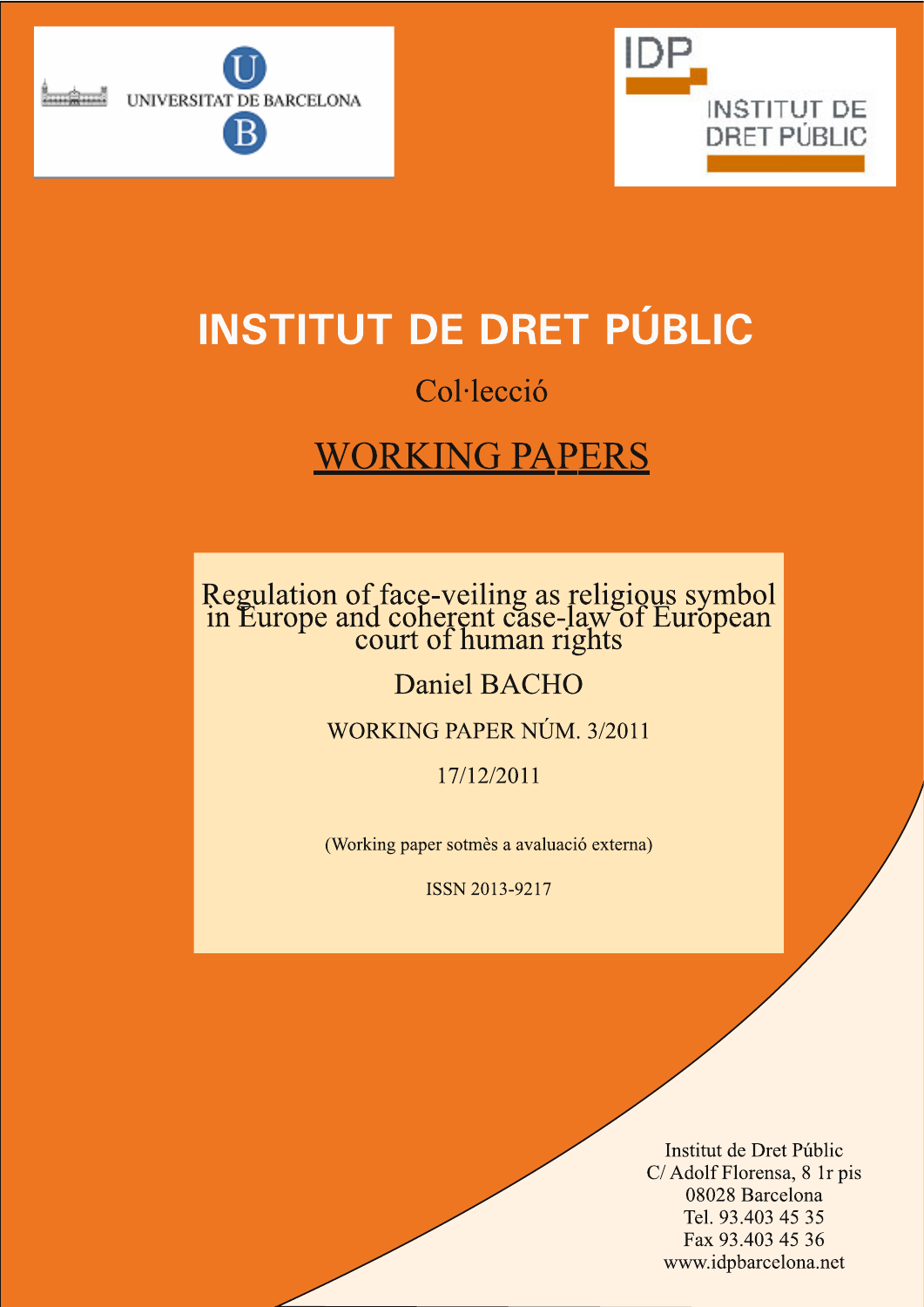## **REGULATION OF FACE-VEILING AS RELIGIOUS SYMBOL IN EUROPE AND COHERENT CASE-LAW OF EUROPEAN COURT OF HUMAN RIGHTS**

#### DANIEL BACHO<sup>∗</sup>

**Summary: 1.Introduction. 2. Regulation of veiling in Islam. 3. The insight into the Quran. 4. Regulation of manifestation of religion in Turkey and France.** 4.1. Turkey. 4.2. France. **5. Protection by international law.** 5.1. Universal instruments of international law. 5.2. Two Components of Freedom of Religion. 5.3. Two Components of Freedom of Religion. 5.4. European Convention. **6. Coherent case-law of ECHR. 7. Belgian and French regulation and virtual Strasbourg test. 8. The Conclusion** 

#### **Abstract**

In this article, the author deals with recent regulation of religious symbols in Europe with emphasis on the bans on face-coverings. The article reflects recent trends in European society to limit the freedom to manifest religion. The impetus was, above all, the Belgium law enacted in April 2010, which banned covering the face in public. Even if there was reasonable argumentation about the protection of society, there is probably gross violation of rights of Muslim women, who are requested to cover their whole body in public and wear the so-called burqa or niqab. The aim of this article is to confront the legal efforts of some European states to control the exercise of freedom of religion and on the other side, the freedom of religion and its practice. The law may be a mean of crushing religious traditions instead of fulfilling its role to protect these values.

#### **Key words**

<u>.</u>

Discrimination, freedom of religion, freedom to manifest religion, rights of Muslim women, religious symbols, European Court of Human Rights

<sup>∗</sup> PhD. Student at the Faculty of Law. Masaryk University in Brno, Czech republic. badzgo@gmail.com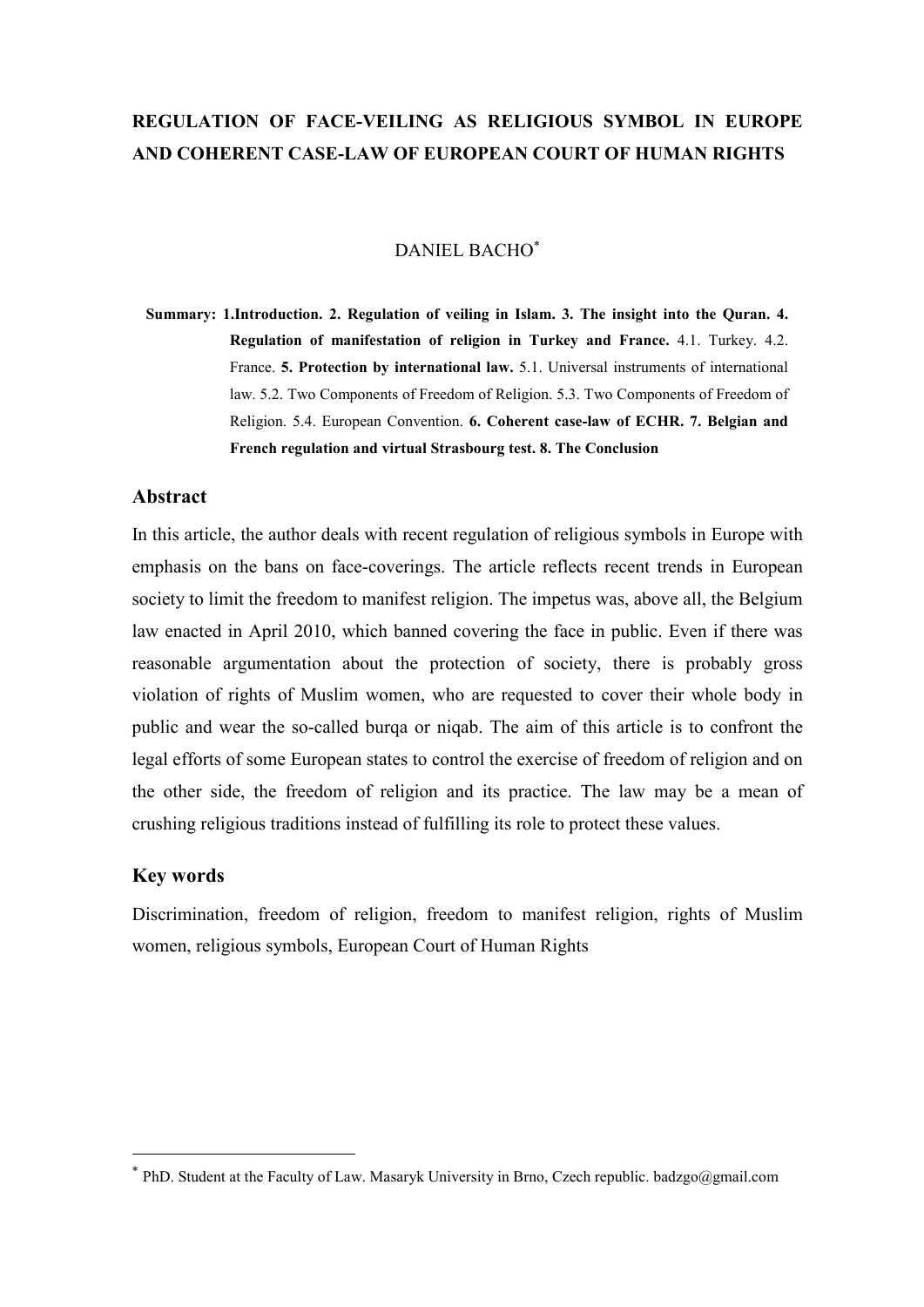#### **1. Introduction**

-

Religious symbols are closely linked to the freedom of religion and its manifestation as one of fundamental human rights recognized by national law of many European countries and as well codified by international law. It continues to remain "particularly controversial right."<sup>1</sup> One of the most discussed ways of manifesting religion is by covering up parts of the body of Muslim women, as it is entailed in religious traditions. The most orthodox of these rules is the necessity to cover the entire body including the face, in other words to wear the burqa. The burqa is the most discussed ways manifestations beside more liberal hijab and niqab. However, it is disputable if these above-mentioned manifestations could be regarded as religious symbols.

In April 2011 French law, which prohibits covering faces in public places, came into force. The aim of this law is, in terms of legislators, the protection of society against crime in the streets and protecting the rights of women and ethnic minorities. In France there are estimated 2,5 to 3 million Muslim women<sup>2</sup> and those who according to tradition, veil their bodies from head to toe and are thus outlawed by this act in public. These women face monetary punishment virtually every time they come out in the street.

The aim of this paper is to analyse the conflict of freedom of religion and freedom of its manifestation with protection of the anonymous crime and repression of women's rights. The author confronts the declared objectives of this act and the impacts that may potentially result among the society.

What are the true aims of the French law? Is this effort to push back religious symbols resulting from secularization of society or from its fears of other cultures? Does modern society need national law to regulate the rules of citizens' clothing? Aren't we possibly witnessing discrimination against minorities here?

The author of this paper discusses coherent case law of bodies of international justice with emphasis on European Court of Human Rights and the probability of its possible

<sup>&</sup>lt;sup>1</sup> Manfred Nowak, U.N. Covenant on Civil and Political Rights: CCPR Commentary 309-310 (1993).

<sup>&</sup>lt;sup>2</sup> Estimation published in International Religious Freedom Report 2007, Bureau of Democracy, Human Rights, and Labor, U.S. Department of State. Available at:<http://www.state.gov/g/drl/rls/irf /2007/90175.htm>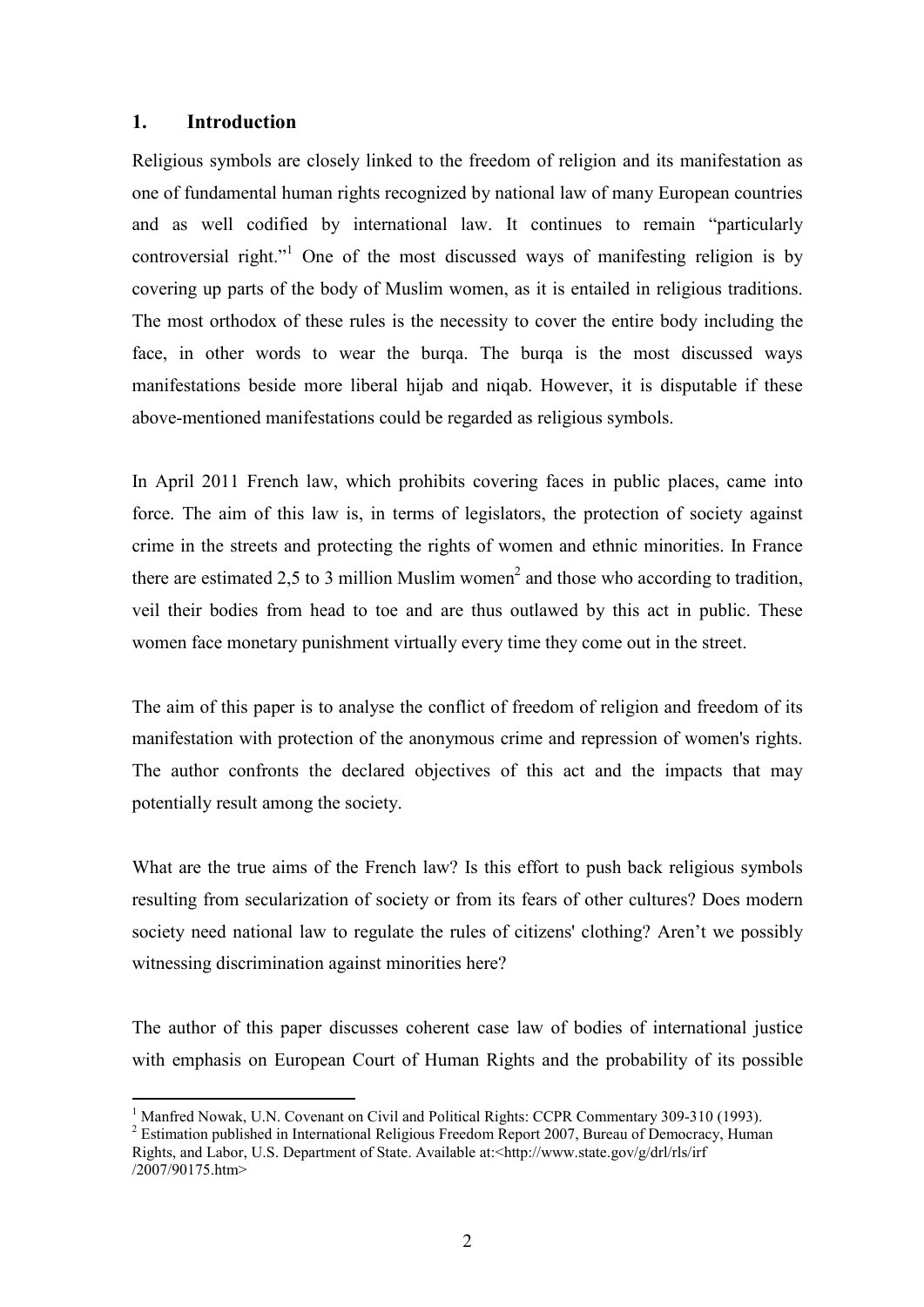intervention in this matter. The author analyses plausible arguments that could be raised in the proceedings. In the analysis, the author attempts to summarize existing case law in this regard and its connection to the issue.

The author of this article admits that this article is not intended to provide a detailed analysis of Muslim symbols and their significance in Islam. The Muslim symbols are viewed from a legal and human rights perspective of a non-Muslim.

#### **2. Regulation of veiling in Islam**

-

Veiling of women's bodies has not only been a sign of Islam. Certain elements are embedded in Christianity, Judaism or religion of ancient Persia. The obligation of women to cover their faces in public is documented from the 8th century<sup>3</sup>. This habit was adopted by the Muslim world during its expansion into the former Middle East. The various forms of veiling vary according to which part of the body falls under the term *awrah*, i.e. the part of the body to be covered in accordance with the Quran. In analyzing the issue of veiling it is necessary to distinguish three fundamental concepts of *hijab, niqab and burqa*.

Hijab covers all parts of the female body except face and hands from the wrist. As can be seen in the illustrations hereunder it is essentially well known Muslim scarf covering the head except the face of the woman.<sup>4</sup> Apart from legal constraints, in some countries we also observe the social enforcement, when it is considered unacceptable to unveil *awrah* in public.<sup>5</sup> Niqab is intended to protect female faces from the sight of *namahrams*<sup>6</sup> in public and free women of worries about their appearance. As it is evident in the illustration below, Niqab is a scarf that covers most of the face except the eyes. It tends to persume that it is an obligation, but the view that regards niqab as only a laudable and pious act seems to be largely applied.<sup>7</sup>

<sup>&</sup>lt;sup>3</sup> Spuler, Bertold. The Muslim World, A Historical Survey: The Age of the Caliphs. Trans. F.R.C. Bagley. Leiden: E.J. Brill, 1995; Introduction

<sup>4</sup> Hijab in the Muslim world is generally recognized and it is also enforced by law in some traditional Islamic countries like Saudi Arabia and Iran.

<sup>&</sup>lt;sup>5</sup> Historically, there are documented extreme cases of social coercion. During the first Palestinian Intifada in 1987, Muslim women, who in protest against the extremist politics of Hamas took off their scarves, were assaulted verbally and physically. In this case, women were sexually attacked and in most extreme cases the stoning of accused women took place.

<sup>&</sup>lt;sup>6</sup> The term namahram is explained by using the quote from Quran hereunder in the article.

 $<sup>7</sup>$  This tradition comes from the Muslim teachings about the life of Muhammad, where all the women of</sup> the prophet had covered their face.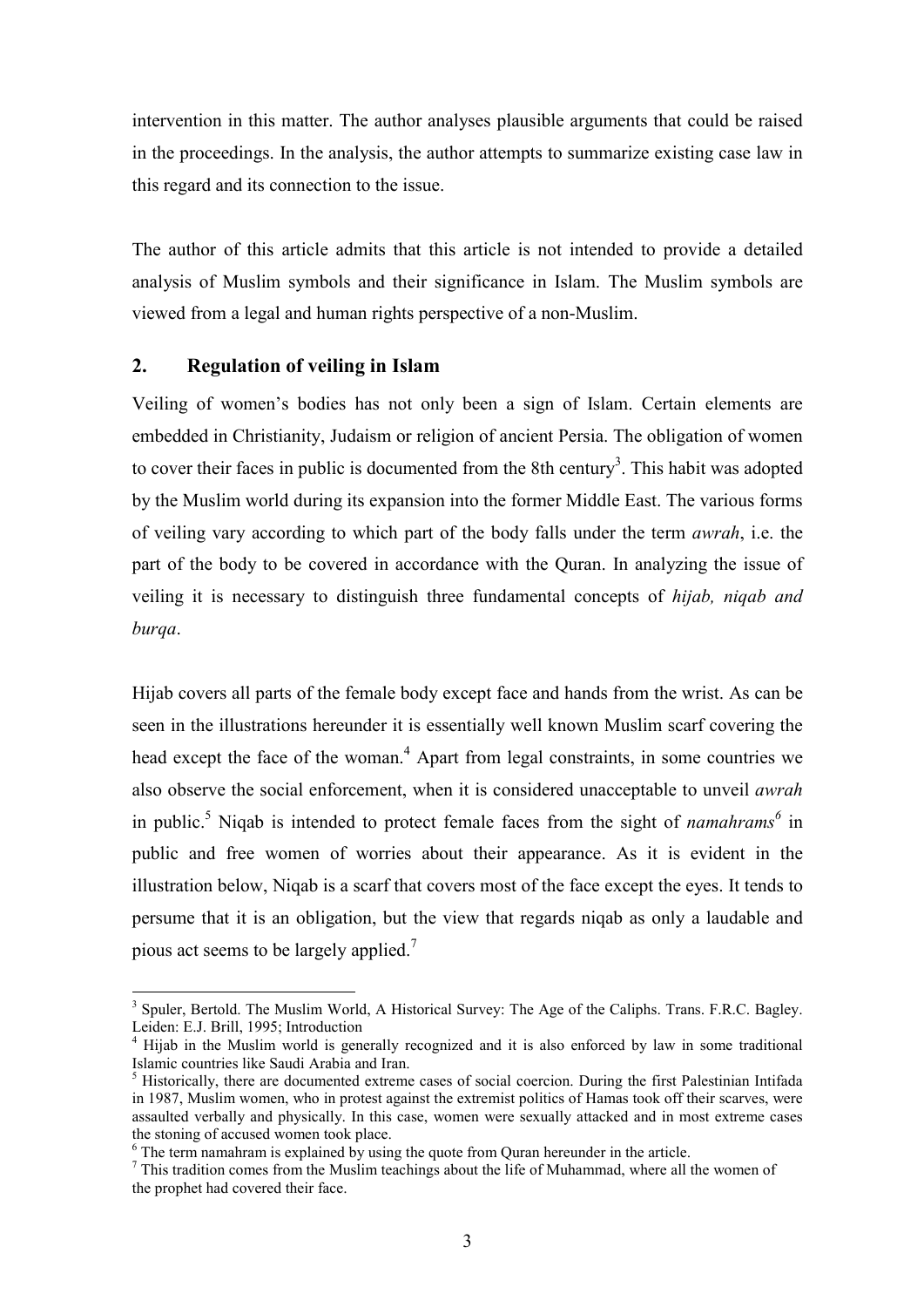Burqa, in contrast to the previous two examples, consists of one full piece of clothing covering the female body and the visibility is provided with small reticle or narrow slit at eye level.<sup>8</sup> This type of veil is used in heavily orthodox Muslim regions and it is also required by the Salafi Muslim movement, which prohibits any exposure of the female body in public.

The above mentioned forms of veiling and their use vary from region to region. The practice of above-mentioned forms varies in validity and degree of covering both in different countries and among the Muslim women therein.<sup>9</sup> The use also depends on the influence of Islam and its offshoots in the society.<sup>10</sup>



[HTTP://WWW.NOVASCOTIASCOTT.COM/2009/02/05/ISLAM-DOES-NOT-REQUIRE-WOMEN-TO-WEAR-A-VEIL/]

#### **3. The insight into the Quran**

-

The very definition of the concept of Islamic law, or Sharia, is very problematic. The Islamic law is known to be fragmented into different sources of law and schools of thought. The main source of law and religious text is the Quran holy book or the verbatim word of God complemented by the Sunnah or the testimony of others and tradition about

<sup>8</sup> Katrin Bennhold, *A Veil Closes France's Door to Citizenship,* N.Y. TIMEs, July 19, 2008, at Al,

*available at* http://www.nytimes.com/2008/0 7 /19/world/europe/19france.html (discussing the Council of State's June 27 ruling that Silmi's "radical' practice of Islam was incompatible with French values like equality of the sexes").

<sup>&</sup>lt;sup>9</sup> Adrien Katherine Wing & Monica Nigh Smith, Critical Race Feminism Lifts the Veil?: Muslim Women, France, and the Headscarf Ban, 39 U.C. DAVIS L. REv. 743, 750 (2006).

 $10$  While Burqa is almost exclusively the prerogative of western Pakistan and Afghanistan, in Europe we can observe more disengaged rules of clothing represented by relatively liberal hijab.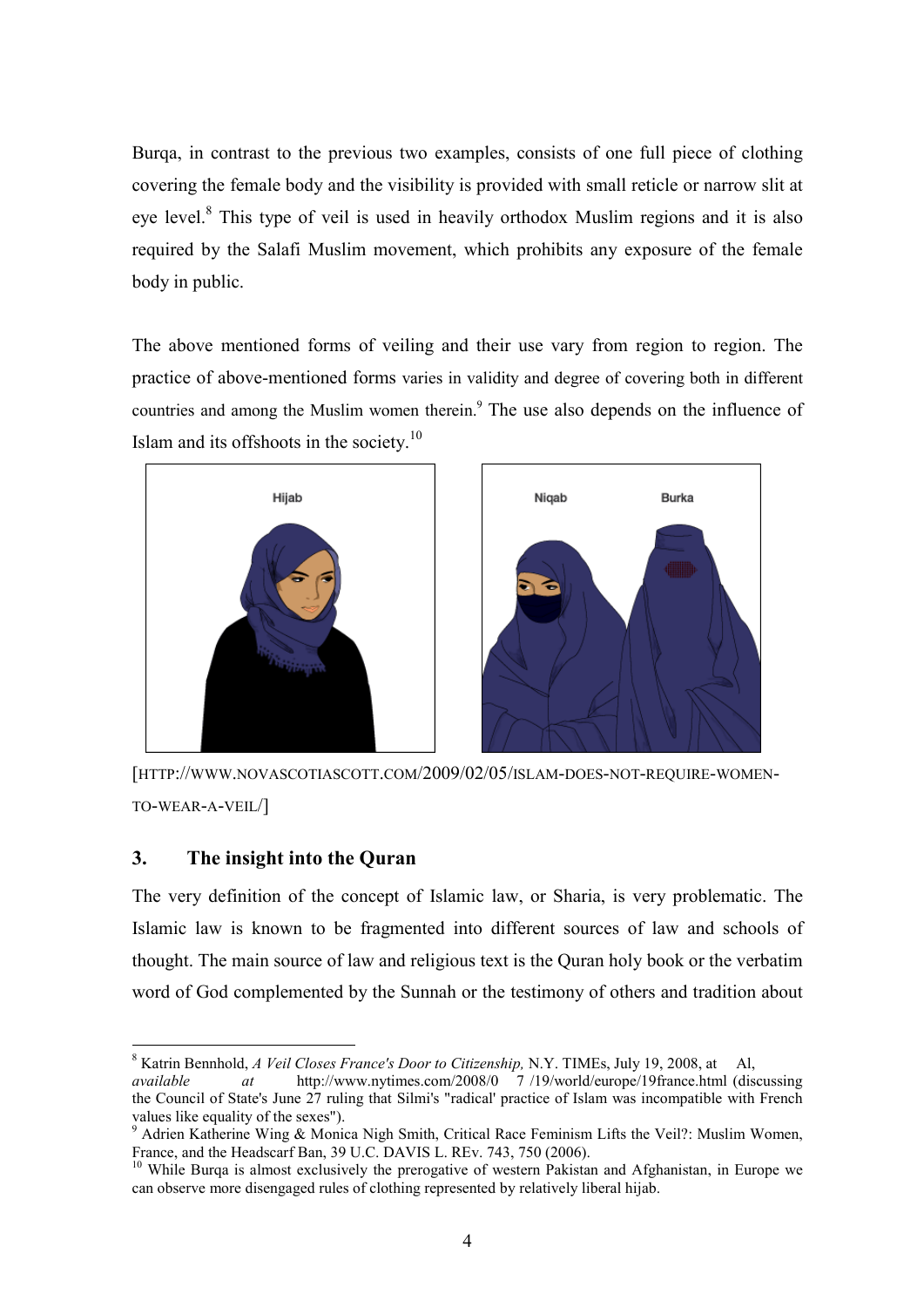the words and deeds of the Prophet<sup>11</sup>. If a solution is not found in these sources of law then the consensus or Islamic tradition shall be used to interpret.<sup>12</sup> These three sources are sometimes supplemented by analogy that can be used by judges and jurists of Islamic law in the process of adjudicating these questions.<sup>13</sup>

Clearly, the Ouran deals with traditions of women's clothing<sup>14</sup> and makes the islamic practice of women's covering religiously and significant.<sup>15</sup> The first substantial passage comes from the book Al-Ahzab, which is part of the Quran:

*"O Prophet, tell your wives and your daughters and the women of the believers that they shall lengthen their outer garments. That is more suitable that they will be known and not be abused. And ever is Allah Forgiving and Merciful. <sup>16</sup>"* [emphasis added]

This verse, obliges women to cover up their bodies, but also shows, albeit marginally, the reasons for such an action. In more detail it is described by selected text of the book Surah contained in Quran:

*"And say to the believing women that they should lower their gaze and guard their modesty; that they should not display their beauty and ornaments except what (must ordinarily) appear thereof; that they should draw their veils over their bosoms and not display their beauty except to their husbands, their fathers, their husband's fathers . . . "<sup>17</sup>* [emphasis added]

<sup>11</sup> Introduction to the Islamic Law. Available here http://www.mei.edu/Library/IntroductiontoIslam/ IntroductiontoIslamIslamicLawSharia/tabid/378/Default.aspx

 $12$  Here the customary law of particular Islamic communities plays an important role as well as legal interpretations of Islamic scholars and experts of law.

<sup>&</sup>lt;sup>13</sup> The origins and sources of Islamic Law, The University of London, available here: http://www.londoninternational.ac.uk/current\_students/programme\_resources/laws/subject\_guides/islamic/i slamic\_chpt3.pdf.

 $\frac{14}{14}$  While researching the sources of Islamic law, the author managed to identify few passages that, in cases of broad interpretation, could serve as a legal basis for the duty of Muslim women to cover their face.

<sup>15</sup> Adrien Katherine Wing, supra note 7, at 743, 750.

<sup>&</sup>lt;sup>16</sup> This verse is considered by many scholars as one of the conclusive thoughts distinguishing believing women from others. For example Fadwa El Guindi, Veil: Modesty, Privacy and Religion, Oxford, UK: Berg, c1999, p.135.

<sup>17</sup> Holy Quran, Surah, 24:31: *"And say to the believing women that they should lower their gaze and guard their modesty; that they should not display their beauty and ornaments except what (must ordinarily) appear thereof; that they should draw their veils over their bosoms and not display their beauty except to their husbands, their fathers, their husband's fathers their sons, their husbands' sons, their brothers or their brothers' sons, or their sisters' sons, or their women, or the slaves whom their right hands possess, or male servants free of physical needs, or small children who have no sense of the shame of sex; and that they should not strike their feet in order to draw attention to their hidden ornaments. And O ye Believers! turn you all together towards Allah, that you may attain Bliss."*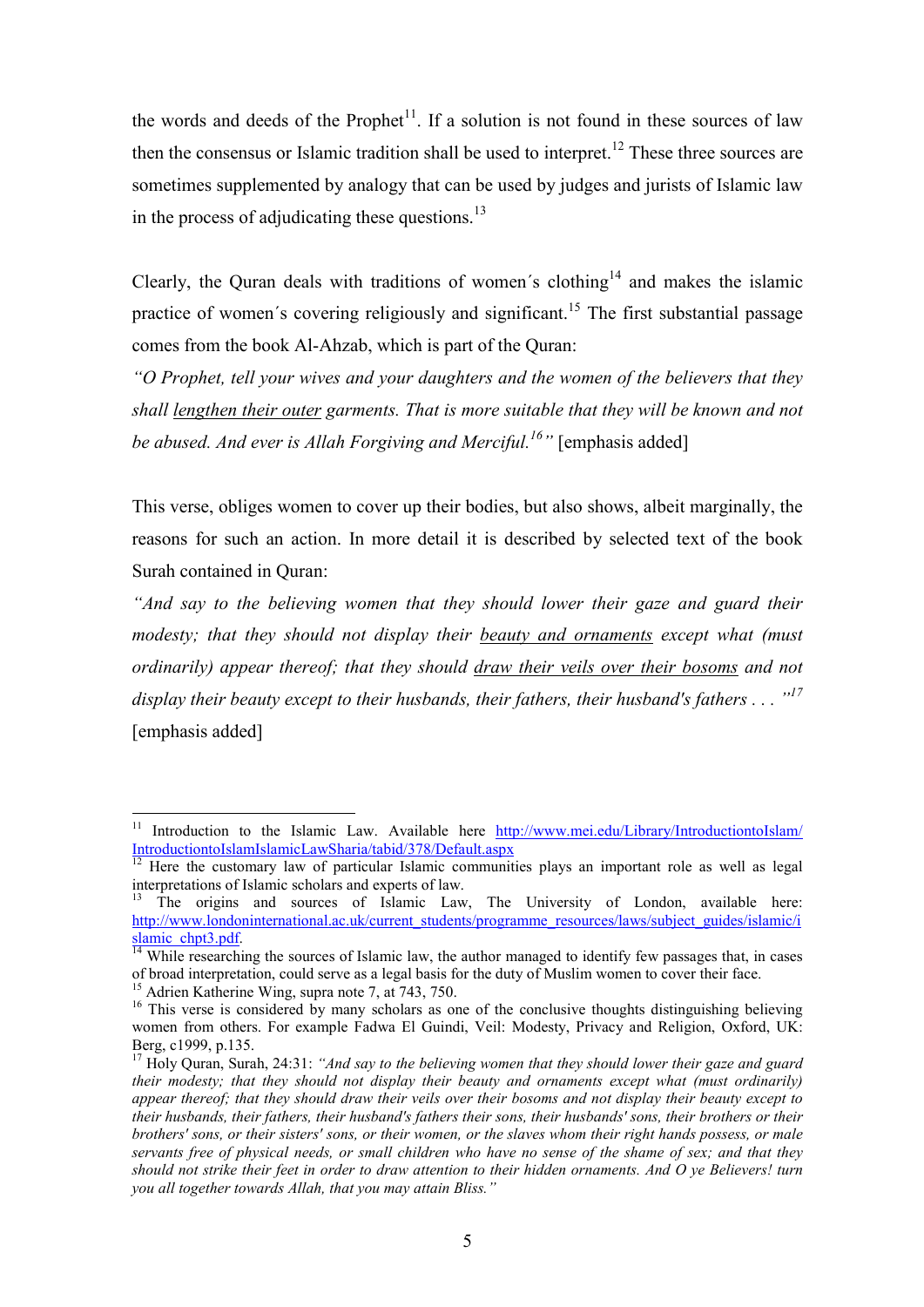These underlined phrases are considered to be the source of the obligations of Muslim women to cover up decorative parts of the body, which, according to some<sup>18</sup>, may be the face. The interpretation of these terms is inconsistent, and Islamic law is characterized by the lack of any authority unifying the fragmented interpretation of the law.

The aim of this article is not to interpret these concepts in full detail nor analyze to what extent Muslim women are required to cover the body, the face or its parts<sup>19</sup> according to the Islamic tradition. As mentioned above, there are countless approaches to this issue in the Muslim world and even the interpretation of crucial terms seems to be defective. However, what appears to be essential for the subsequent discussion is that the covering up and veiling of Muslim women is inherently a religious tradition practiced since the formation of Islamic tradition and law itself.

#### **4. Regulation of manifestation of religion in Turkey and France**

In past few years and especially in recent months we have been able to identify and observe the efforts of some European countries to regulate the use of religious symbols and face-coverings. The reasons for these measures vary. Whether it is the idea of complete secularization of social relations,<sup>20</sup> protection from anonymous crime by necessity of personal identification,  $21$  protection of women's rights and equality,  $22$  it is, first of all, necessary to analyze whether these grounds are reasonable and sufficient for such a fundamental interference in individual rights and freedoms.

-

<sup>19</sup> For detailed study i..e. A Look at the Wearing of Veils, and Disputes on the Issue, Across the Muslim World, INT'L HERALD TRIB., Oct. 31, 2006,

<sup>&</sup>lt;sup>18</sup> Ayeshah (Radhiallaahu Ánha) Stated that in verse 30 and 31 of Surah An Noor "What has been allowed to be shown is the hands, bangles and rings but the face must be covered. (Quoted in the book Purdah P# 195 and in his Tafseer of Quran under the tafseer of Surah An Noor).

http://www.iht.com/articles/ap/2006/10/31/africa/MEGENMideastVeilGlance.php. or Mohamed Baianonie, Imam, Friday Speech Delivered at the Islamic Center of Raleigh, N.C. (15.února 1988), http://islaml.org/khutub/Hijab.htm.

<sup>20</sup> T. Jeremy Gunn, *Religious Freedom and Larcite: A Comparison of the United States and France,*2004 BYU L. REV. 419, 420 (2004).

<sup>21</sup> *France begins ban on niqab and burqa*, Guardian UK, April 11, 2011, Available here http://www.guardian.co.uk/world/2011/apr/11/france-begins-burqa-niqab-ban

<sup>22</sup> *FranceDenies Citizenshipto Muslim Woman in Body Veil,* USA TODAY, July 16, 2008, http://www.usatoday.com/news/world/2008-07-16-France-MuslimN.htm.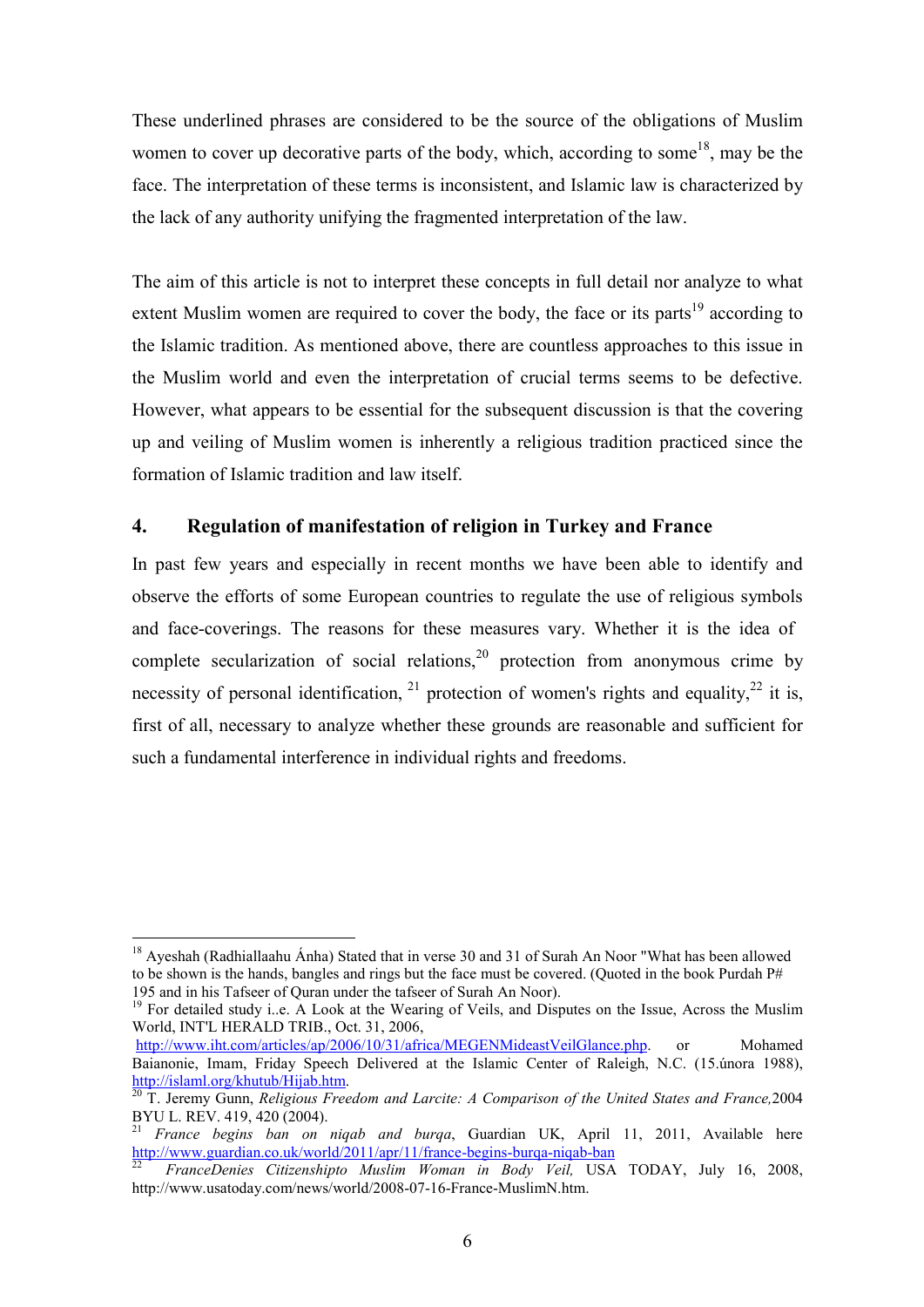This section deals with selected<sup>23</sup> European countries that have been attempting to significantly regulate this issue and at the same time provides an overview of the most fundamental measures enacted by legislative bodies of selected countries.

#### **4.1. Turkey**

Turkey represents interesting example of a secular country where the vast majority of the population is Muslim. The situation in Turkey, however, was much more dramatic than in other Muslim secular countries in Asia or Northern Africa.<sup>24</sup> The first ban of religious symbols came with the law prohibiting the wearing of the headscarf covering the hair and face for civil servants in 1960. In 1997 this prohibition was extended to broader public at public buildings and even to students at state universities.

It is difficult to estimate what are the reasons for such a strict policy in a country where the Muslim headscarf has always been part of traditional women's clothing. There may be an effort to move closer to European standards as part of the long-term effort to join the European integration structures<sup>25</sup>. Another reason may be an attempt to imitate the French concept of a secular democratic state *Laicité* (explained below) with the concept of Laik<sup>26</sup>. Turkey's history, culture and civilisation has been always strongly influenced by Islam and on the other hand the governing elite have attempted for more than 90 years now to impose Western or European standards including behaviour and dressing in public. Turkey has been a long-time included among the so-called "torn countries".<sup>2728</sup>

<sup>&</sup>lt;sup>23</sup> There are of course another countries in the region that have interesting legal background on the issue of this paper. On of them isTunisia that claims to be a purely secular state, although there is over 98% of the population Muslim. Since 1981, the law prohibited wearing any religious or sectarian symbols in public buildings including the hijab. Since 2006 this ban has been extended to some public places. After the revolution in 2010 there seems to be social tendencies to relax this policy in allowing women to use hijabs and actually men to wear beards while being officially photographed. However, future months and years will show if this was a sign of significant change back to Muslim tradition or just a political one-off measure coming from the euphoria of revolution. One of the few sources on this issue: Elizabeth Shakman Hurd: *The Politics of Secularism in International Relations*. Princeton Studies in International History and Politics Series. Princeton: Princeton University Press, 2007.

 $24$  Ibid

<sup>&</sup>lt;sup>25</sup> Turkey, inter alia, became the signatory party of the European Convention on Human Rights and Fundamental Freedoms.

<sup>&</sup>lt;sup>26</sup> The concept of Laik is defined as the absence of religious involvement in government affairs and vice versa. In its strict and official acceptance, it is the principle of separation of church or religion and state.

<sup>&</sup>lt;sup>27</sup> Political scientist Huntington calls "torn countries" those countires that are seeking to affilliate with another civilisation. See Huntington, Samuel P. (2002) [1997]. "Chapter 9: The Global Politics of Civilizations". The Clash of Civilizations and the Remaking of World Order (The Free Press ed.). London: Simon \$ Schuster. p. 207f.

<sup>&</sup>lt;sup>28</sup> This notion cannot nowadays be deemed completely appropriate regarding the reforms of Turkish system under the governance of the Justice and Development Party leaded by the Prime Minister Recep Taiyyn Erdogan.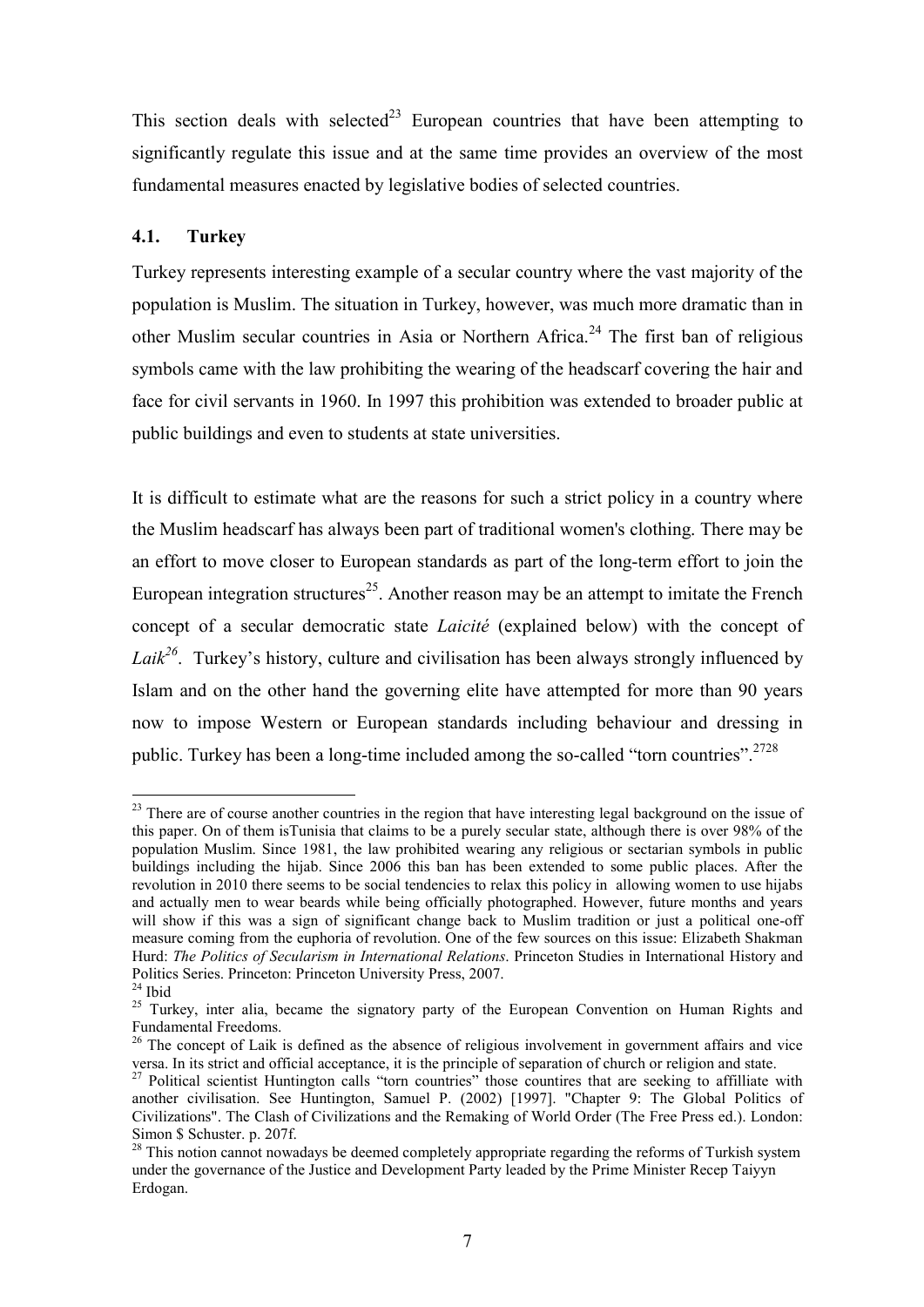The background of secularity in Turkey may be found in the 1920's when the new Turkish Republic was born.<sup>29</sup> The former Turkish "Ottoman" Empire suffered from strong dependence of the state on religion<sup>30</sup> and thus was very far from the European developing and industrial countries at that time. People were bound by law to dress in accordance with their religious affiliation. Thus the secularism could be with probability the answer of the new government to the former system and the attempt to move the religious influence from the public.

After the revolution the reforms in 1921-23 completely changed the legal background of the position of the Islam in the society. The avalanche of reformist laws sought to create "religious-free"<sup>31</sup> society based on equality regardless on the belief or religious affiliation.<sup>32</sup> The most significant change in this regard was the constitutional amendment after which the Islam was no longer identified as the state religion and the constitutional status was accorded to the principle of secularism.<sup>33</sup> Next reforms were focused on the educational independence on religion and individuals wearing religious attire in public.<sup>34</sup> There were two important legal acts relating to dressing and veiling, Law No. 2596, Dress Regulation Act from December  $3<sup>rd</sup>$ , 1923 banning wearing of religious clothing in places not connected with prayer or religious ceremonies and Law No. 430, The Educational Service Act of March 3, 1924, regulating religious clothing at public schools. Considering that the secular legal order is enforced in a country where approximately 99 per cent<sup>35</sup> of citizens are Muslim, there we have vast room for public debate on the headscarves among Muslim women.

<sup>&</sup>lt;sup>29</sup> The judgment of ECHR *Sahin v. Turkey*, (Eur. *Ct. H.R., June 29, 2004*), http://www.echr.coe.int/echr. Par. 29.

<sup>&</sup>lt;sup>30</sup> Bleiberg, Benjamin D: UNVEILING; THE REAL ISSUE: EVALUATING THE EUROPEAN COURT OF HUMAN RIGHTS' DECISION TO ENFORCE THE TURKISH HEADSCARF BAN IN LEYLA SAHIN v. TURKEY, *Cornell Law Review* (2005), volume 91 , issue 1 , p. 65-66.

 $31$  Sahin, supra note 26, at par. 30-31

 $32$  Ibid, at par. 30-32

<sup>&</sup>lt;sup>33</sup> Sahin, Par. 30 (Eur. Ct. H.R., Nov. 10, 2005); see THE CONST. OF THE REPUBLIC OF TURKEY. art. 2, translated in Sahin, Par. 299 (Eur. Ct. H.R., Nov. 10, 2005) ("The Republic of Turkey is a democratic, secular (*laik)* and social State based on the rule of law, that is respectful of human rights in a spirit of social peace, national solidarity and justice, adheres to the nationalism of Ataturk and is underpinned by the fundamental principles set out in the Preamble.").

<sup>&</sup>lt;sup>34</sup> Lovejoy, C. D., A Glimpse into the Future: What Sahin y. Turkey Means to France's Ban on Ostensibly Religious Symbols in Public Schools: WISCONSIN INTERNATIONAL LAW JOURNAL (2006), VOL 24; page 4.

<sup>&</sup>lt;sup>35</sup> Ibid, at page 5 (citing CENT. INTELLIGENCE AGENCY, THE WORLD FACT BOOK 2005, at 554 (2005); cf. Sahin, Par. 27-28, 36 (Eur. Ct. H.R., June 29, 2004).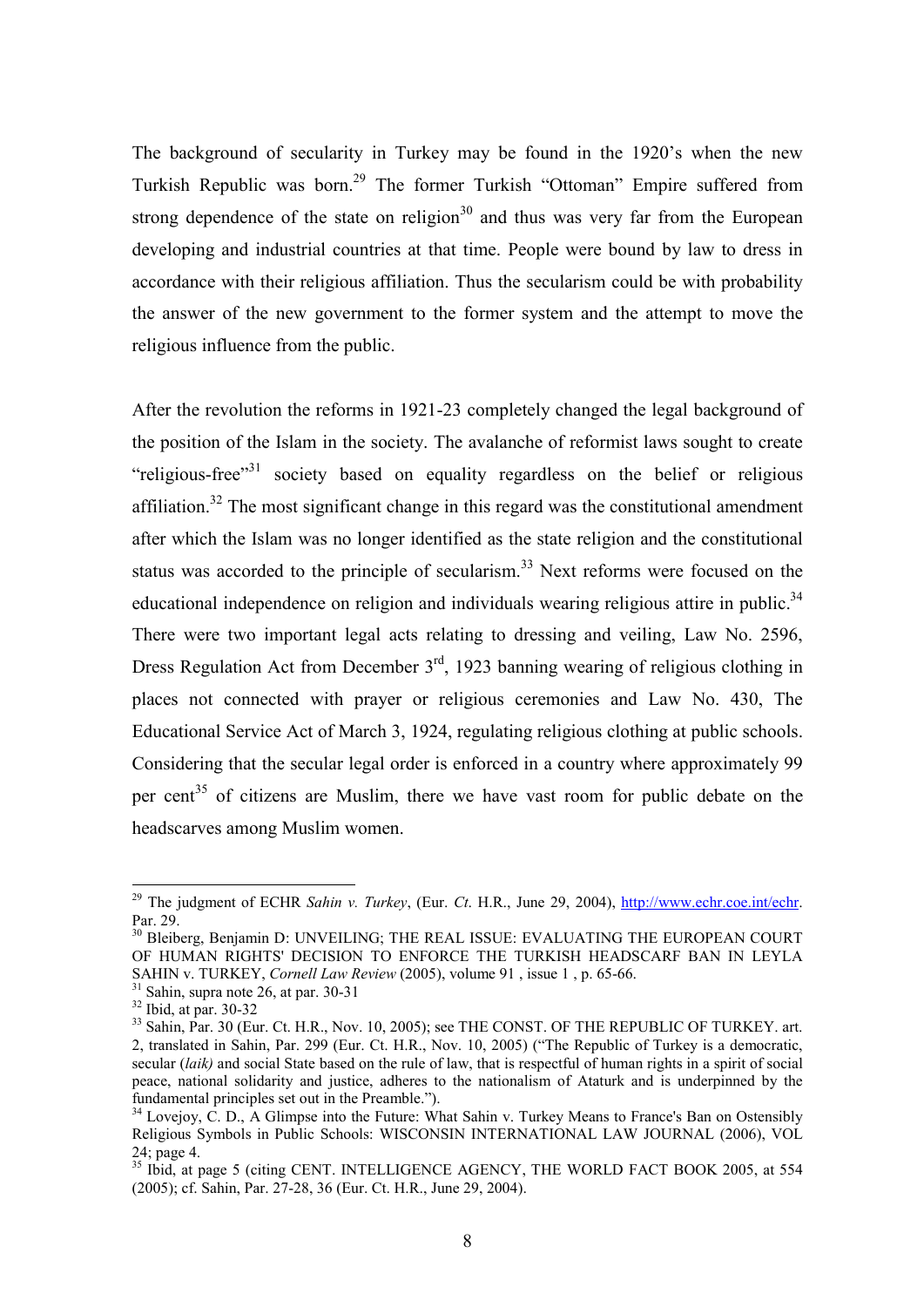The debate became significantly strong in the beginning of 1980's with the military coup in 1980 and later revival of traditional women's clothing. Very soon another regulation prescribing the dress at public schools was enacted. The wearing of headscarves by the female members of the staff and students was officially not recommended at the public schools.<sup>36</sup> In 1982 the Head Educational Authority officially banned headscarves in class rooms and in 1984 the Supreme Administrative Court upheld this ban stating that: "wearing the headscarf is in the process of becoming the symbol of a vision that is contrary to the freedoms of women and the fundamental principles of the Republic."<sup>37</sup> This statement without doubt represents the relation of the principle of secularism governing the public and political relations to the freedom of religion in Turkey.

The legal position of headscarves significantly changed in 1988 when the Higher Education Act was amended by new section that, above all, permitted wearing of headscarf out of religious conviction.<sup>38</sup> This was however swiftly overruled by The Constitutional Court and cancelled as violating the Constitution above all its Article 24.<sup>39</sup> The supremacy of the constitutional rule of secularity was thus particularly faced with the ordinary law limited by the scope of this concept.<sup>40</sup> However, another social tensions in 1990's lead to delivery of two resolutions issued by Istanbul University regulating dress of the students attending the institution. The first resolution issued in 1994 confirmed the application of the rules set down by the Constitutional Court to all students.<sup>41</sup> The later-

<sup>&</sup>lt;sup>36</sup> "female members of staff and students should not wear headscarves in educational institutions" the translation published in Sahin, Par. 36 (Eur. Ct. H.R., Nov. 10, 2005).

<sup>37</sup> Sahin, supra note 26, Par. 37.

<sup>&</sup>lt;sup>38</sup> Higher-Education Act, Law No. 2547, transitional sec. 16 (1988), translated in Sahin, Par 38 (Eur. Ct. H.R., Nov. 10, 2005) stating: "*Modern dress or appearance shall be compulsory in the rooms and corridors of institutions of higher education, preparatory schools, laboratories, clinics and multidisciplinary clinics. A veil or headscarf covering the neck and hair may be worn out of religious conviction."*

<sup>&</sup>lt;sup>39</sup> Sahin, Par 39 (Eur. Ct. H.R., Nov. 10, 2005); see THE CONST. OF THE REPUBLIC OF TURK. arts. 2, 10 & 24, translated in Sahin, Par 29 (Eur. Ct. H.R., Nov. 10, 2005). Article 24, sections (1) & (4), that state: "*Everyone has the right to freedom of conscience, belief and religious conviction. Prayers, worship and religious services shall be con- ducted freely, provided that they do not violate the provisions of Article 14. No one shall be compelled to participate in prayers, worship or relig- ious services or to reveal his religious beliefs and convictions; nor shall he be censured or prosecuted because of his religious beliefs or convictions…"*

<sup>40</sup> Bleiberg, supra note 28, page 140.

<sup>&</sup>lt;sup>41</sup> Translated in Sahin Par.  $41$ (Eur. Ct. H.R., Nov. 10, 2005):

*The rules governing dress in universities are set out in the laws and regulations. The Constitutional Court has delivered a judgment, which prevents religious attire being worn in universities.* 

*This judgment applies to all students of our University and the academic staff, both administrative and otherwise, at all levels. In particular, nurses, midwives, doctors and vets are required to comply with the regulations on dress, as dictated by scientific considerations and the legislation, during health and applied science tutorials (on nursing, laboratory work, surgery and microbiology). Anyone not complying with the rules on dress will be refused access to tutorials.*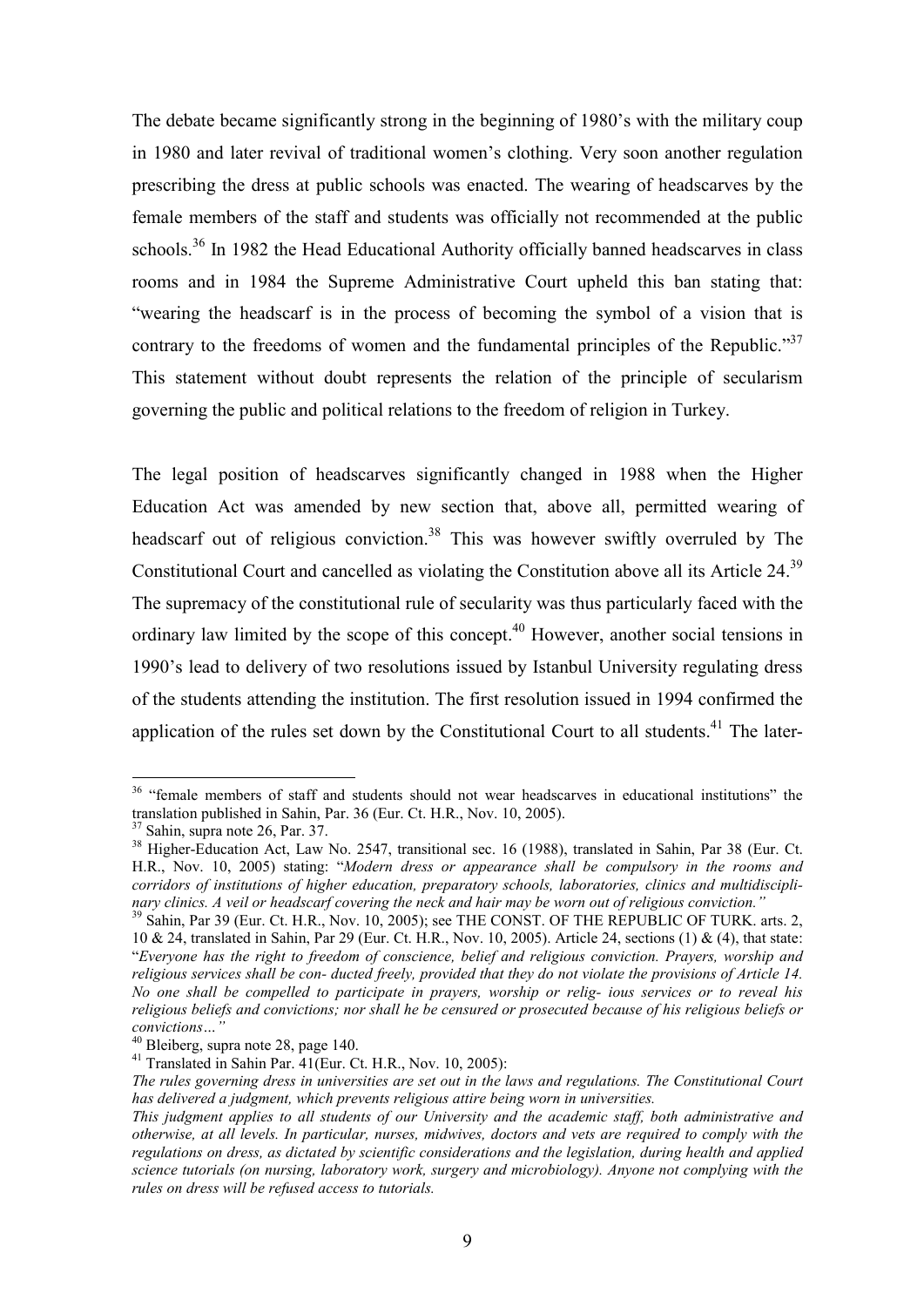one issued in 1998 banned students' clothing that "symbolize or manifest any religion, faith, race, or political or ideological persuasion in any institution or department of the Istanbul University, or on any of its premises."<sup>42</sup>

The Higher Education Act banning the veil was amended in 2008 in favour of students and their right to choose freely whether to wear a headscarf or not. Moreover, the Justice and Development Party of Turkey passed two constitutional amendments in order to lift the headscarf ban in high education.<sup>43</sup> However, after massive subsequent protests by secular movements, these amendments were one more time abolished by the Constitutional Court as unconstitutional and in violation of the principle of Laik. The Court, rather awkwardly,<sup>44</sup> based its judgement upon the case law of the European Court of Human Rights (hereinafter "ECHR") in Sahin v. Turkey<sup>45</sup>. In this judgement, the ECHR found the Turkish ban on veils at universities in compliance with the European Convention on Human Rights and Fundamental Freedoms (hereinafter "the Convention"). This and other case law based on the application to the ECHR from Turkish citizens is in very detail discussed in one of the following chapters dedicated to the case-law of ECHR regarding the religious symbols and regulation of wearing the headscarves by Muslim women.

Undoubtedly, wearing headscarf was and still is hot topic in Turkey from the origin of the secular state. Unlike the French notion of secularism (discussed in the next chapter) the secularism in Turkey does not have so strong historical foundation and reason. It appears to be more imposing to the restrictions on the citizens more than on state, especially in regards to the freedom of religion and its manifestation. The state could be accused again in the future of discriminating Muslim women in their right to choose education and consequently, the choice of job while insisting on rules of secularity put in contrast to the influence of religion on people and, above all, the students. In this way, the women (students) who wear the headscarf are banished from schools and discriminated in

 $42$  Lovejoy, supra note 32, page 5 (citing Sahin, Par 41 (Eur. Ct. H.R., Nov. 10, 2005)).

<sup>&</sup>lt;sup>43</sup> Witse, Evren Celik: The Gordian Knot of Turkish Politics: Regulating Headscarf Use in Public; South European Society & Politics, Volume 13, Number 2, June 2008 , pp. 195-215(21).

Turkey: Constitutional Court Ruling Upholds Headscarf Ban, HUM. R.WATCH, June 5,2008,http://www.hrw.org/en/news/2008/06/05/turkey-constitutionalcourt-ruling-upholds-headscarf-ban. <sup>45</sup> Judgement of the ECHR from 24th June 2004, Sahin v. Turkey (Application no. 44774/98)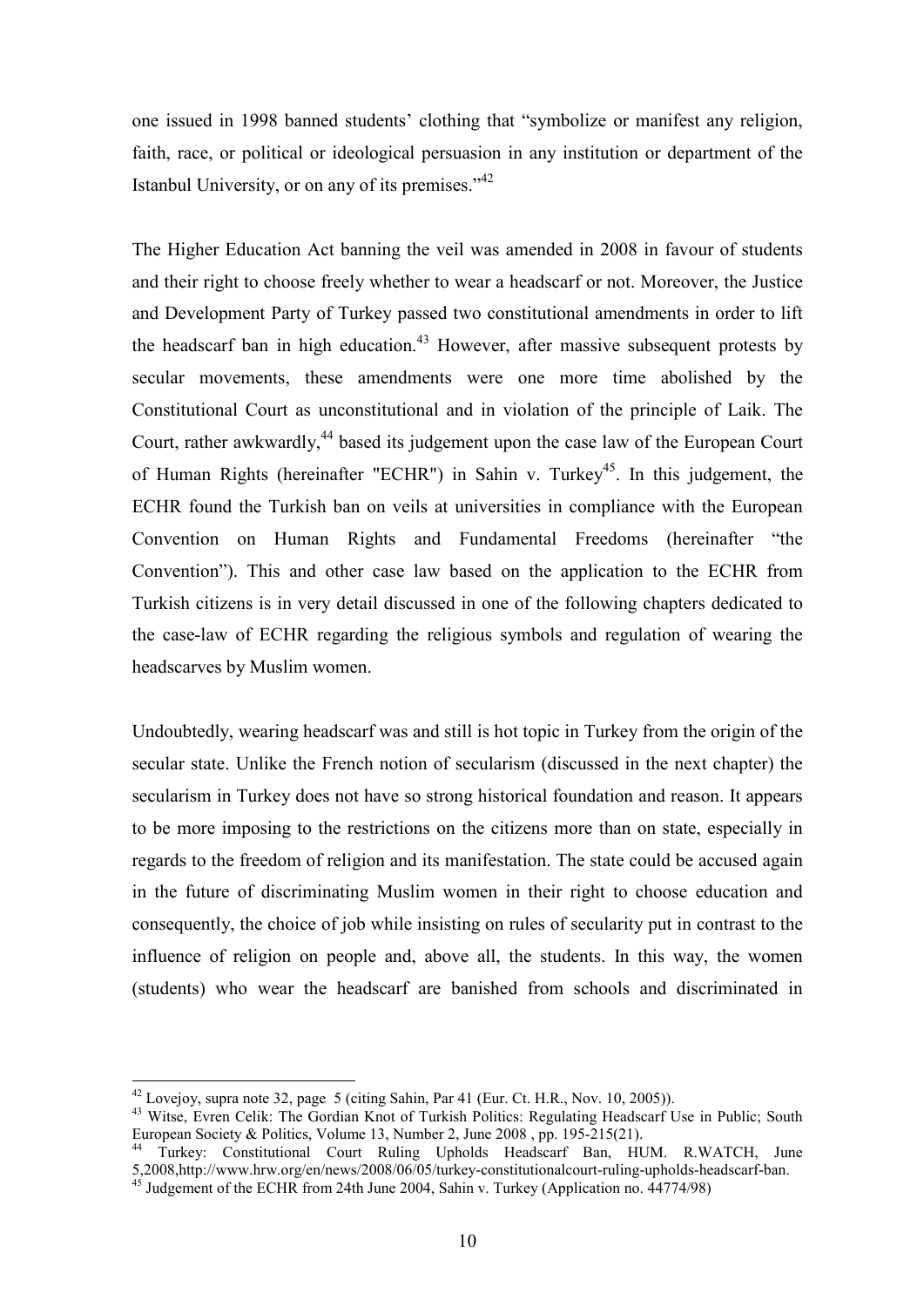subsequent access to employment in the public sphere<sup>46</sup>. If this could be found discriminatory and to what extent is a topic discussed in the chapter dedicated to ECHR case law.

#### **4.2. France**

There are more than 5 million Muslims in France and veiling has been the issue of political and public debates since 2004, when the law prohibiting wearing of symbols expressing religious affiliation in public schools was passed (the so-called "Veil Act") $47$ . This law is based on the French concept of secularism called Laicité that was heavily influenced by the ideas of the Enlightenment. This approach strictly separates religion and public authority, which is, according to Laicité, dogmatic and intolerant $48$ .

In France the secularity is well established as a vital aspect of the national indentity<sup>49</sup> and traditionally identified as a progress and reform, whilst its limitations and the opposition were deemed to be right wing or reactionary.<sup>50</sup> Even if there is no integrated definition,<sup>51</sup> it is mostly deemed to represent proper relationship between religion and the French state,  $52$  it is regarded by many as embodiment of tolerance and equality.<sup>53</sup>

The principle of secularism is embodied in the French Constitution that states: "France shall be an indivisible, secular, democratic and social republic" and in its very same

<sup>&</sup>lt;sup>46</sup> In detail: Human Rights Watch, Memorandum from Human Rights Watch to the Turkish Government on Human Rights Watch's Concerns with Regard to Academic Freedom in Higher Education, and Access to Higher Education for Women who Wear the Headscarf 27 (29.06. 2004), http://wwwhrw.org/legacy/backgrounder/ecalturkey/2004lheadscarf memo.pdf

Loi n° 2004-228 du 15 mars 2004 encadrant, en application du principe de laïcité, le port de signes ou de tenues manifestant une appartenance religieuse dans les écoles, collèges et lycées publics

<sup>&</sup>lt;sup>48</sup> Dominique Custos, Secularism in French Public Schools: Back to War? The French Statute of March 15, 2004, 54 AM. J. COMP. L. 337, 345-46 (2006).

<sup>&</sup>lt;sup>49</sup> Lifting the veil on secularity - a discussion of law, liberty and religious dress, by R. Stretch; Nottingham law journal (2007), vol. 16, no. 1, p. 67-77.

<sup>50</sup> M. Evans: The Left, Laicite and Islam (2001), 45 *Modern and contemporary France*, 8.

<sup>&</sup>lt;sup>51</sup> One of the most famous attempt to define shall be found in the speech of former French President Jacques Chirac from December 2003: "*laicite is inscribed in our traditions. It is at the heart of our republican identity ... It is in fidelity to the principle of laicite, the cornerstone of the Republic, the bundle of our common values of respect, tolerance, and dialogue, to which I call all of the French to rally." Available here:* http://www.elysee.fr/elysee/ elysee.fr/anglais-archives/speeches anddocuments/2003/

speech-by-jacqueschirac-presi- dent of the republic on-respectingthe-principle ofsecularism inthe-republic- $\frac{y - \text{ar} y - \text{racquescl}}{\text{excerpts. } 2675 \text{.html}}$ 

<sup>52</sup> T. Jeremy Gunn, *Religious Freedom and Laicite: A Comparison of the United States and France,*2004 BYU L. REV**.** 419, 420 (2004).

 $53$  Ibid.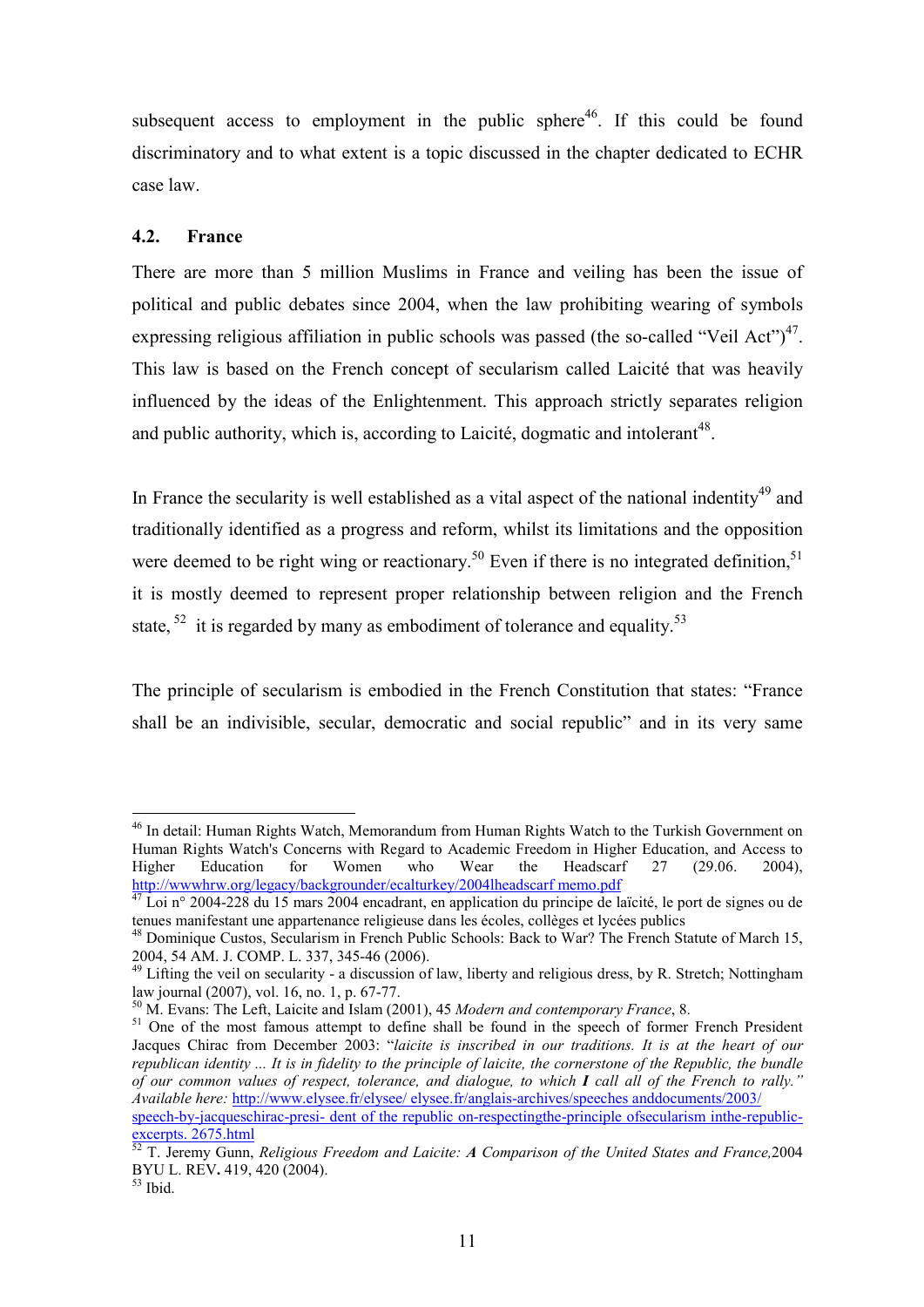article provides that: "It shall ensure equality of all citizens before the law, without distinction of origin, race, or religion. It shall respect all beliefs."<sup>54</sup>

Here the first keystone of conflicts could be traced down, the one connected to the relationship between religion and constitutional identity as well as with the different understandings, uses and driving principles of secularism as a constitutive element of constitutionalism.<sup>55</sup> Naturally, the French law, including the constitutional order, is subordinated to international obligation laid down in treaties France is a signatory party to.<sup>56</sup> The Constitution itself makes by its provision<sup>57</sup> the obligations of international human rights instruments self-executing. However, the beginning of  $21<sup>st</sup>$  century was marked by the change of common relation of French traditional society to symbols representing foreign religion and traditions.

In March 2004, the law prohibiting public school students to wear any visible religious symbols entered into force<sup>58</sup>. This prohibition applied most apparently to the Muslim headscarves and Jewish skull-cap or yarmulke, since France has the largest representation of these minorities in Europe. In the following months frequent conflicts were taking place, when female students were pointedly keeping their scarves to protest while entering the school. In many cases they were consequently met with pressure to adapt to the rules and take off their scarves. By virtue of this pressure many Muslim students headed voluntarily to private Islamic schools<sup>59</sup>. After several months and more exemplary exclusions or reassignments, the situation calmed down. This could partially be seen as a consequent result of famous judgment of ECHR Dogru v. France<sup>60</sup>, where the court held the Veil Act in compliance with the freedom of religion.

At the beginning of May 2010, the French Parliament unanimously issued a resolution,

<sup>54</sup> 1958 CONST. art. I *(Fr.) translated at* http://www.conseil-constitutionnel.fr/conseil-con- stitutionnel/ francais/la-constitution/la-constitution-du-4-octobre-1958/la-constitution-du-4- octobre-1958.5071.html (follow hyperlink for "version anglaise" for .pdf of English translation).

<sup>55</sup> Susanna Mancini, *The Power of Symbols and Symbols as Power: Secularism and Religion as Guarantors of Cultural Convergence*, 30 CARDOZO L. REV. 2629 , 3, (2009).

French Const. art. 55.

<sup>57</sup> French Const. art. 55. *See also* Johan D. van der Vyver, *Sovereignty and Human Rights in* 

*Constitutionaland International Law,* 5 EMORY INT'L L. REV. 321, 373-74 (1991).

<sup>&</sup>lt;sup>58</sup> The act states: "At public elementary and secondary school students are prohibited from wearing any religious symbols or clothing, which clearly show their relationship to religion […]" [translation by the author]

<sup>&</sup>lt;sup>59</sup> Jiří Sládek: Muslimské šátky straší Evropu, Euroskop Available here: http://www.euroskop.cz/38/6126/ clanek/muslimske-satky-strasi-evropu.

 $\frac{60}{60}$  Judgement of the ECHR from 4th December 2008, Dogru v. France (Application no. 27058/05)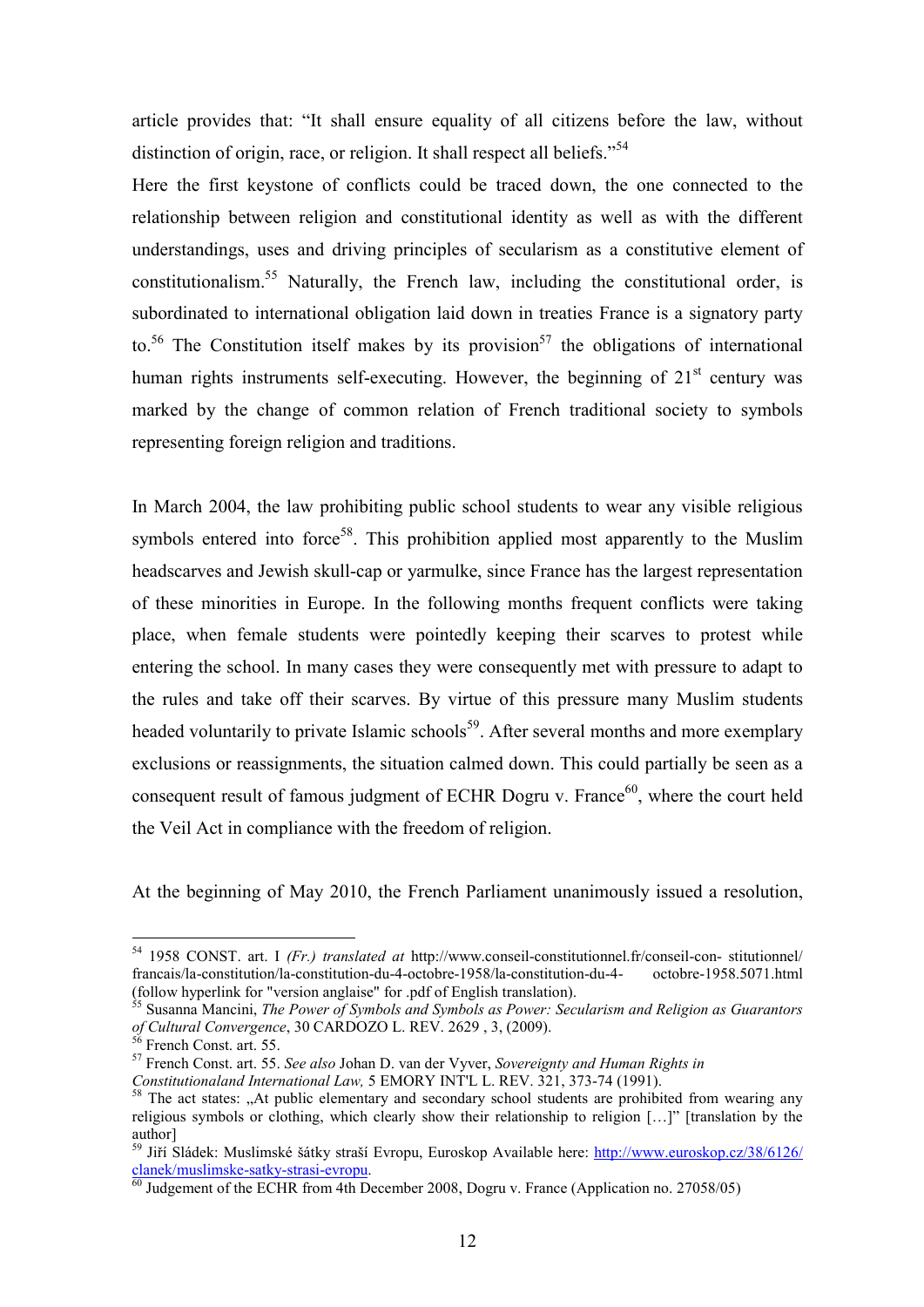calling for the intolerance of using veils in public, and even called the niqab and burqa an insult to national dignity and equality. During the autumn of 2010 the Parliament drafted a law banning such forms of veiling the face and it was enacted in the end of 2010. The Act on covering the face in public place<sup> $61$ </sup> bans this practice and defines the public place as *all public roads and facilities open to the public or intended for public purpose [translation of the author<sup>62</sup>].* The derogation from this rule is possible only under the condition of work, sanitary necessity and in case of sport or artistic performance.

Violation of the prohibition laid down in the Act shall be punished by a fine set for second degree offenses up to 150€ and the obligation to participate in a seminar on citizenship set out in the Criminal  $Code^{63}$  may be in lieu of a fine or in addition to it.

The Conseil d'Etat<sup>64</sup> declared its opposition to this act and warned against its vulnerability, both by French and international judicial institutions, and pointed out the inconsistency with the constitutionally guaranteed rights<sup> $65$ </sup>. It also rejected Laicité as constitutional basis for such prohibition and disagreed with the possibility of building a ban on the principles of human dignity and equality, because wearing of clothing is an expression of personal freedom and the principles mentioned above shall not apply to the person itself. The court apparently accepted the public safety as the only reasonable ground for such a prohibition. The question of whether this argument could be accepted by the ECHR as a ground for derogation from human rights protections set out in the Convention is discussed in the chapter dedicated to the Strasbourg test of this prohibition.

The new French legislation has surely been inspired by the Belgium attempt to outlaw the burgas from the streets in 2010.<sup>66</sup> The grounds on which the legislators justified the law was need for personal indentification, protection of religious freedom, democratic values and women rights. The breach of the law was to be punished up to 7 days of

 $61$  LOI n° 2010-1192 du 11 octobre 2010 interdisant la dissimulation du visage dans l'espace public

<sup>62</sup> LOI n° 2010-1192 du 11 octobre 2010 interdisant la dissimulation du visage dans l'espace public, Art. 2 <sup>63</sup> Paragraph 8 of Article 131-16 of the Criminal Code.

 $64$  Conseil d'Etat, is a body of the French national government that provides the executive branch with legal advice and acts as the administrative court of last resort.

<sup>65</sup> Conseil d´Etat: Étude relative aux possibilités juridiques d'interdiction du port du voile intégral; http://www.conseil-etat.fr/cde/node.php?articleid=2000.

 $\frac{66}{66}$  In March 2010, The Lower House of Parliament<sup>66</sup> adopted a law which was the first of its kind in Europe banning the covering of the face in public nationwide. Concretely, the term "public" included, inter alia, public parks, streets, offices or schools. The exception to this prohibition is the festival period and the parades officially permitted by local authorities. Due to political crisis the law never came into force.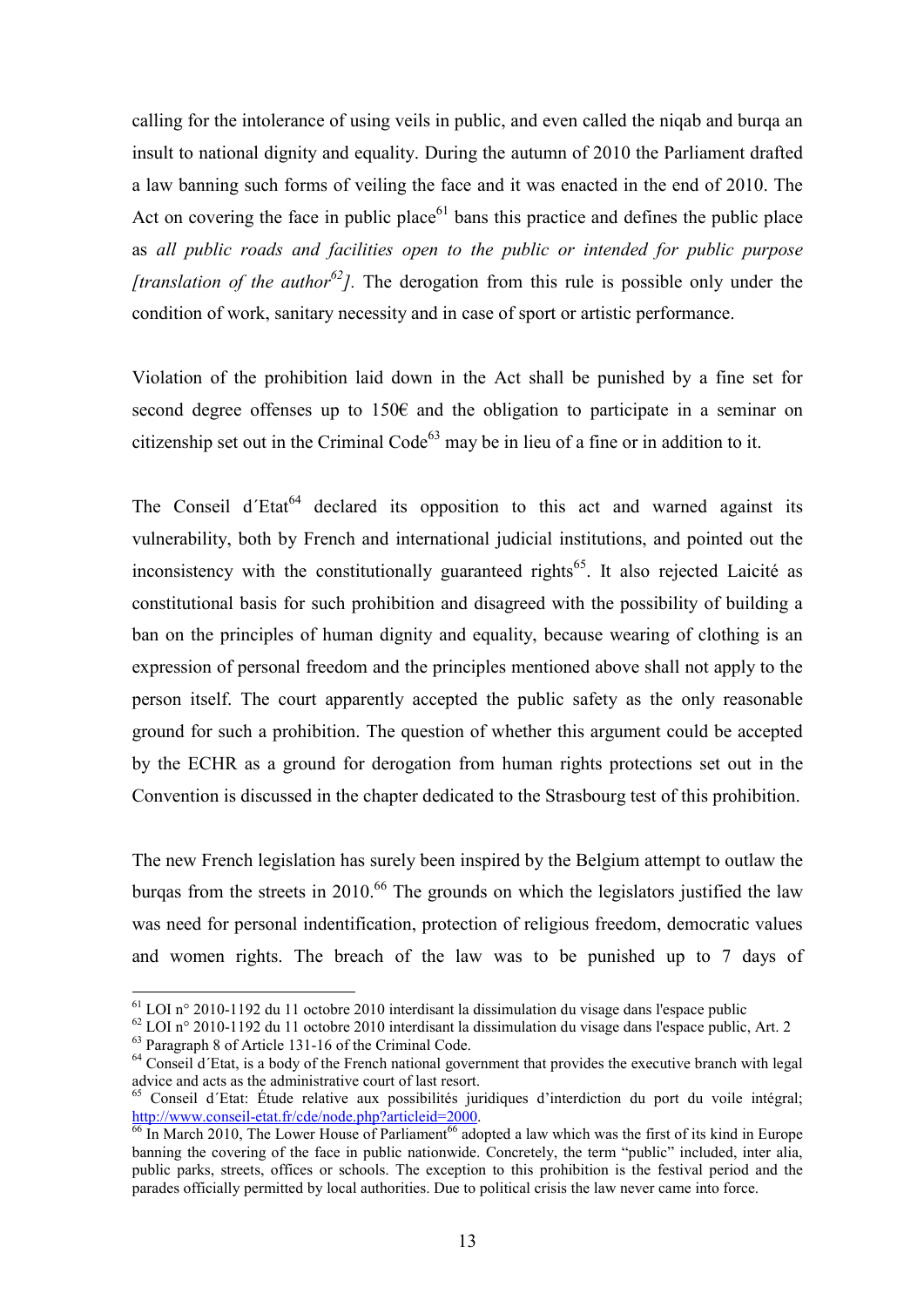imprisonment.<sup>67</sup> Apart from the above-mentioned countries, similar efforts to regulate veiling of the face and religious symbols appear as well in other European countries. Religious symbols are banned at schools in the Netherlands, Denmark and some federal states of Germany.

While France and Turkey are secular states there are differences worth to be noted. French notion of secularism came from the revolutionary ideas of freedom of men and state on any religion and belief. The secularity is well established as a vital aspect of national French identity.<sup>68</sup> On the other side secularity in Turkey has been laid down by law more recently as a result of the new era of industrialization and development of Turkey after the World War I under the Ataturk leadership. Thus the bans on covering the face or head with a headscarf in France have been approved by the vast majority of the society and few have tried to oppose the traditional reasoning based on the foundations of national secular state. Another natural difference is the fact that in France the Muslim community is a minority whilst the society in Turkey is nearly entirely Muslim.<sup>69</sup>

The secularity in Turkey seems to be imposed more on the citizens than on the state. The religion is under control of the state authorities whilst the French traditional secular approach seemed to protect the citizens from the influence of religion at the level of state authorities thus shielding the fundamental human right of them. However the progress and change in this approach in last years that is being discussed in this paper raises serious doubts about its protective character.

#### **5. Protection by international law**

-

No matter what the stated reasons behind the regulation are, one of the main objectives of this paper is to analyze the impact of this regulation on the rights of those who are targeted by it. Undoubtedly it concerns the freedom of religion and its expression. These freedoms are regulated not only by the constitutional order of the majority of respective countries, but also codified by international treaties. The paper is focused on regional European Convention on Human Right and Fundamental Freedoms, however, it is

 $67$  It is interesting to note that the number of people affected by this law, i.e. Muslim women wearing the niqab or burqa, is approximately 200.

 $^{68}$  R. Stretch: Lifting the veil on secularity - a discussion of law, liberty and religious dress; Nottingham law journal (2007), vol. 16, no. 1, p. 71.

 $69$  C Killan, The Other Side of the Veil: North African Women in France Respond to the Headscarf Affair *Gender & Society,* August 2003 17: 569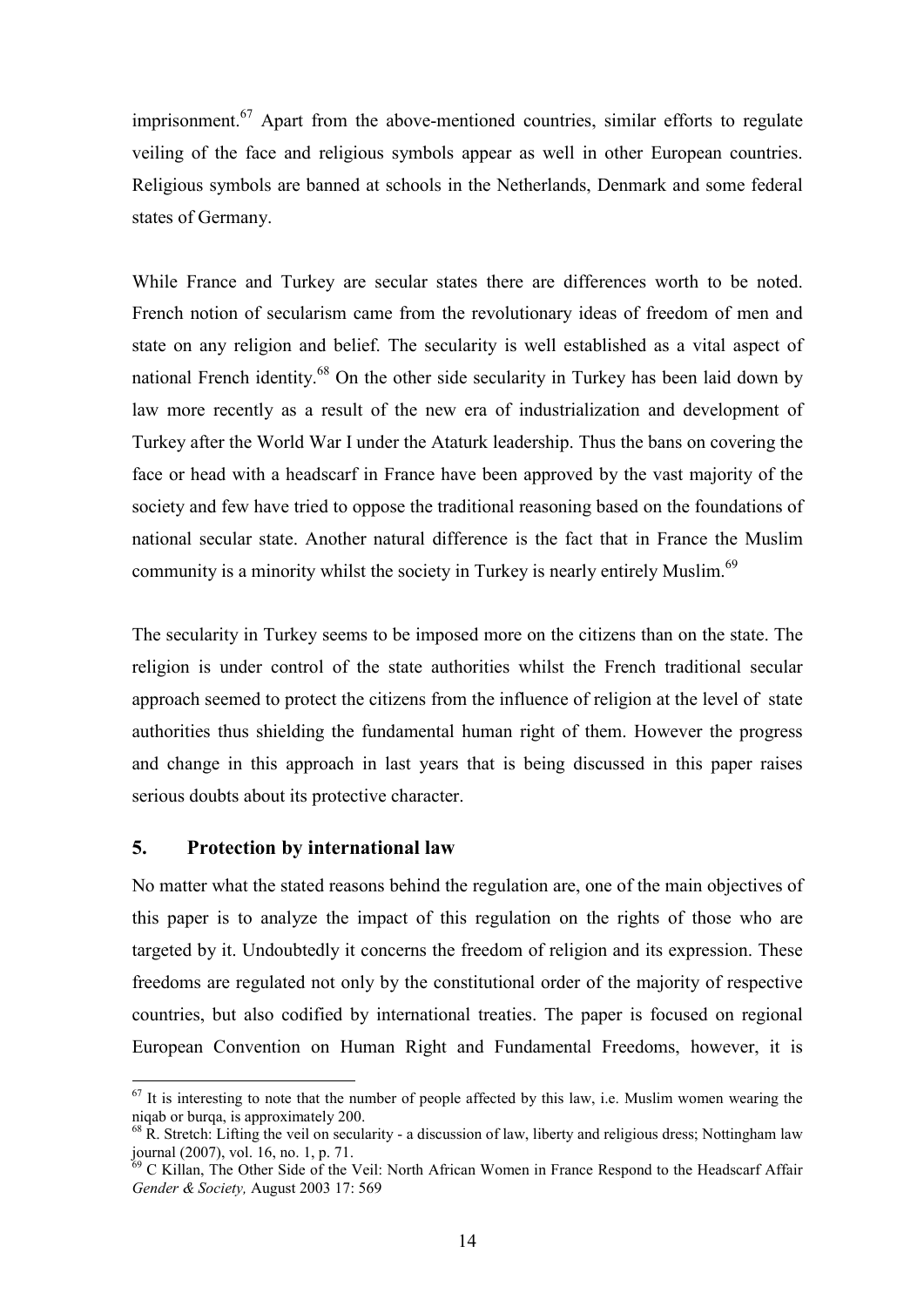neccesary to mention also some of the major universal treaties of international law and analyse their concept.

#### **5.1. Universal instruments of international law**

The basic formulation of the protection of religious freedom is found in Article 18 of the Universal Declaration of Human Rights signed in 1948 (hereinafter "Declaration")<sup>70</sup>. Declaration is certainly among the four most important international legal documents to "universalize  $[...]$  the principle of religious freedom."<sup>71</sup> Although the Declaration declares itself to be "the common standard of achievement for all peoples and all nations."<sup>72</sup> it is non-binding declaration of states forming the system that suffers from lack of the protection of its enumerated rights by imposing a legal obligation.<sup>7374</sup>

Freedom of religion is also regulated in Article 18 of the International Covenant on Civil and Political Rights signed in 1966<sup>75</sup> (hereinafter "ICCPR") in paragraphs 1 and 2.<sup>76</sup> The Covenant, unlike the Declaration, goes further in this direction. The paragraphs number 3 and 4 of the same article gives the state an opportunity to derogate from the rights contained in the article under certain conditions. These conditions are:

- The measure shall be in form of legal act
- The measure shall protect public safety, public order, health or morals.

<sup>-</sup> $70$  Universal Declaration of Human Rights, G.A. Res. 217A, at 71, U.N. GAOR, 3d Sess.,

Ist plen. mtg., U.N. Doc. A/810 (Dec. 10, 1948). which states: *"Everyone has the right to freedom of thought, conscience and religion; this right includes freedom to change his religion or belief, and freedom, either alone or in community with others and in public or private, to manifest his religion or belief in teaching, practice, worship and observance"*

 $71$  Derek H. Davis, The Evolution of Religious Freedom as a Universal Human Right: Examining the Role of the 1981 United Nations Declaration on the Elimination of All Forms of Intolerance and of Discrimination Based on Religion or Belief, 2002 BYU L. REv. 217, 224 (2002).

 $72$  Declaration, supra note 25, Pmbl.

<sup>&</sup>lt;sup>73</sup> Carolyn Evans. Time for a Treaty? The Legal Sufficiency of the Declaration on the Elimination ofAll Forms of Intolerance and Discrimination, 2007 BYU L. REv. 622 (2007).

 $74$  However, The Universal Declaration of Human Rights, passed by the United Nations, is undoubtedly the principal basis for global human rights standards, referenced in nearly every international human rights instrument<sup>74</sup> and therefore it is included in this paper among crucial international treaties.

<sup>&</sup>lt;sup>75</sup> International Covenant on Civil and Political Rights, Dec. 19, 1966, 999 U.N.T.S. 171

<sup>76</sup> *"1. Everyone shall have the right to freedom of thought, conscience and religion. This right shall include freedom to have or to adopt a religion or belief of his choice, and freedom, either individually or in community with others and in public or private, to manifest his religion or belief in worship, observance, practice and teaching.* 

*<sup>2.</sup> No one shall be subject to coercion which would impair his freedom to have or to adopt a religion or belief of his choice."* According to some scholars worship under the provision of ICCPR mean typical form of religious prayer and preaching, i.e. freedom of ritual, observance covers procession wearing religious clothing  $\left[\ldots\right]$  is understood as every form of imparting the substance of a religion or belief.<sup>76</sup>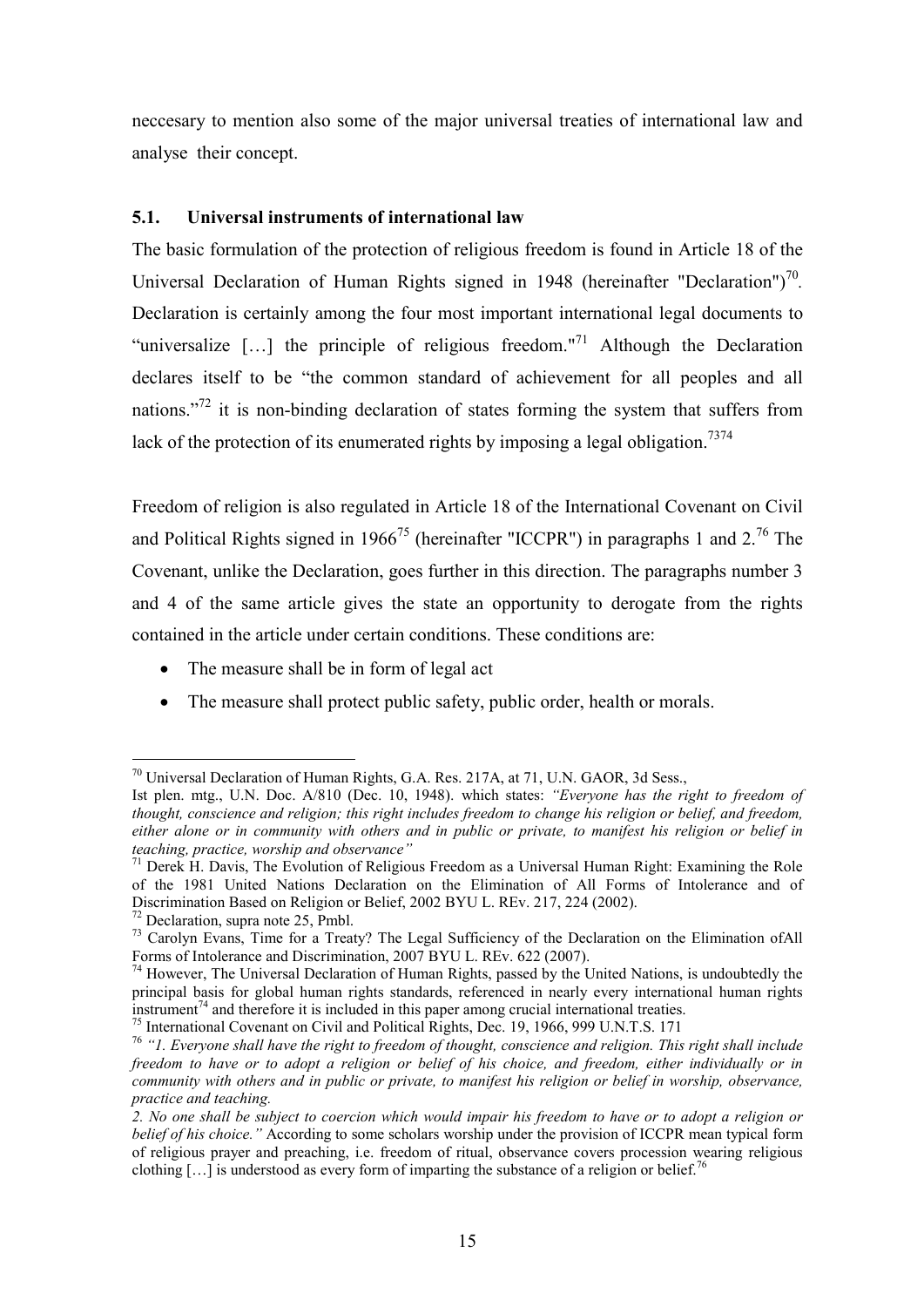The ICCPR, unlike the former, repeats and legally sanctions these limitations<sup>77</sup>. United Nations Human Rights Committee recognized that these limitations call for strict interpretation, to prevent the destruction of the right to manifest religion or belief.<sup>78</sup> As well as it is deedful to examine particular governments' limitation of the rights protected therein and verify whether they are justifiable restrictions under the necessity provisions of ICCPR.<sup>79</sup> The limitation of necessity is used throughout ICCPR very often thus indicating the restriction on the rights is permissible only when it is essential, i.e. inevitable  $80$ 

One of the lesser-known international legal acts governing this area is the Declaration on the Elimination of all Forms of Intolerance and of Discrimination Based on Religion or Belief<sup>81</sup> that came into force in 1981 (hereinafter "Declaration 1981"). Mostly considered to represent "the fundamental rights of freedom of religion and belief"<sup>82</sup> and features "the international community's present understanding of the minimum standard for matters of religious rights.<sup> $33$ </sup> It is, however, a solely non-binding declaration. Thus there is no responsibility for the state in violation of its provision. Although it is not binding, 1981 Declaration entails an expectation that state will adhere to its proclamations, as do all U.N. General Assembly declarations.<sup>84</sup>

#### **5.2. Two Components of Freedom of Religion**

As it is clear, freedom of religion is not represented solely by the right to believe freely and worship according to its conscience. It could be also viewed as freedom consisting of

 $77$  Davis, Kendal. Note. The veil that covered France's eye: the right to freedom of religion and equal treatment in immigration and naturalization proceedings. 10 Nev. L.J. 732-762 (2010), 757

<sup>&</sup>lt;sup>78</sup> Peter G. Danchin, Of Prophets and Proselytes: Freedom of Religion and the Conflict of Rights in International Law, 49 HARV. INT'L L.J. 249, 264 (2008) (quoting Manoussakis v. Greece, App. No. 18748/91, 23 Eur. H.R. Rep. 387, 407 (1997)).

<sup>79</sup> Parker , supra note 29, at 92.

<sup>80</sup> Alexandre Charles Kiss, PermissibleL imitations on Rights, in THE INTERNATIONAL BILL OF RIGHTS:T HE COVENANT ON CIVIL AND POLITICAL RIGHTS2 90, 308 (Louis Henkined., 1981)

<sup>&</sup>lt;sup>81</sup> Declaration on the Elimination of All Forms of Religious Intolerance and of Discrimination Based on Religion or Belief, G.A. Res. 36/55, art. 1(1), U.N. Doc *A/36/684* (Nov. 25, 1981. This Declaration also prohibits discrimination on the basis of religion or belief.

 $82$  Donna J. Sullivan, Advancing the Freedom of Religion or Belief Through the UN Declaration on the Elimination of Religious Intolerance and Discrimination, 82 AM. J. Ir'L L. 487, 488 (July 1988).

<sup>&</sup>lt;sup>83</sup> Natan Lerner, The Nature and Minimum Standards of Freedom of Religion or Belief, 2000 BYU L. REv. 905, 921 (2000).

<sup>84</sup> Davis supra note 32, at 754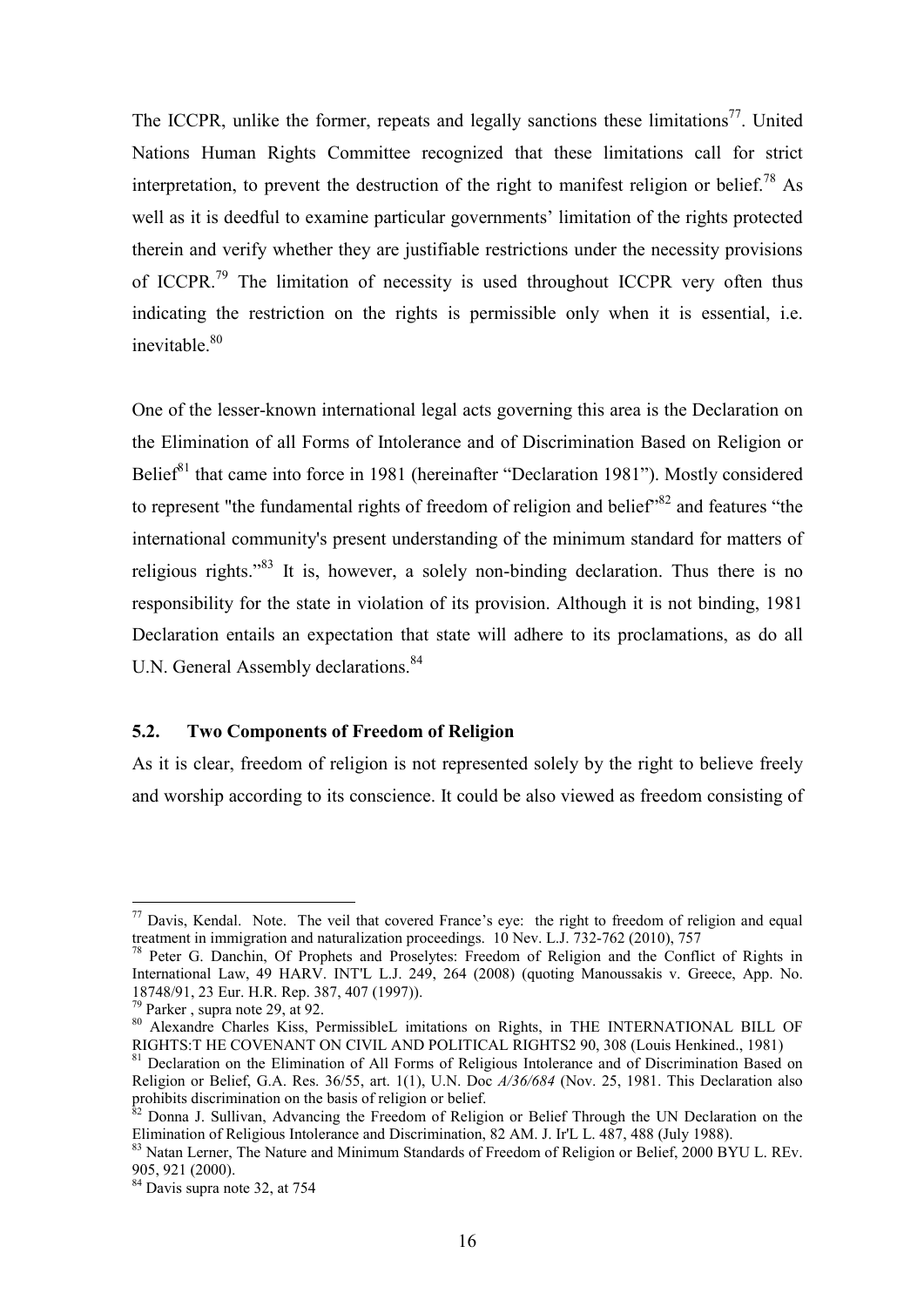two main components: *forum internum* and *forum externum<sup>85</sup>*, where the forum internum represents the right to entertain a religious belief of one's choice, emphasizes the individual's ability to profess, maintain, change, have, or adopt a religious belief."<sup>86</sup>, and relates more to one's individual inner faith and conscience. The forum externum represents the freedom to "manifest **...** religion or belief, in worship, teaching, practice and observance.<sup>"87</sup> All the above-mentioned international legal treaties include both forum internum and forum externum as integral part of the clause dealing with freedom of religion. The latter component relates clearly to the issue of religious symbols and their exposure, as it is discussed in detail in following section dealing with the provisions of the European Convention on Human Rights and Fundamental Freedoms.

#### **5.3. European Convention**

The above-mentioned sources of international law are almost unenforceable by individuals. In the European regional legal system, however, there is a mechanism that provides individuals, subject to certain criteria, a solid chance to claim their rights in case of breach or violation of codified rules. The European Convention on Human Rights and Fundamental Freedoms<sup>88</sup> requires its signatory states to respect the rules on the protection of human rights enacted therein. In the event of breach, the delinquent state shall be brought to the European Court of Human Rights (hereinfter "ECHR" or "Court").

The ECHR has jurisdiction on all matters concerning the interpretation and application of the Convention and the protocols thereto. $89$  ECHR may, in the case of non-compliance with the Convention, punish the State and establish control over the reparation of the infringement with help of the institutions of the Council of Europe. What more, the signatory member state "undertakes that its domestic law and administrative practices conform to the Convention's articles and, where any violation of human rights is held to exist . . . that it will take positive action to remedy the breach, if necessary by introducing

<sup>85</sup> Nusrat Choudhury, *From the Stasi Commission to the European Court of Human Rights:* L'Affaire du Foulard *and the Challenge of Protecting the Rights of Muslim Girls, 16* COLUM. J. GENDER & L. 199, 211 (2007)

<sup>86</sup> Bahia G. Tahzib-Lie, Women's Equal Right to Freedom of Religion or Belief: An Important but Neglected Subject, in RELIGIOUS FUNDAMENTALISMS AND THE HUMAN RIGHTS OF WOMEN 117, 119-123

<sup>&</sup>lt;sup>87</sup> Choudhury, supra note 26, at 256.

<sup>88</sup> European Convention on Human Rights and Fundamental Freedoms, 213 U.N.T.S. 222 (Sept. 3, 1953).

 $89$  Ibid, Art. 32(1).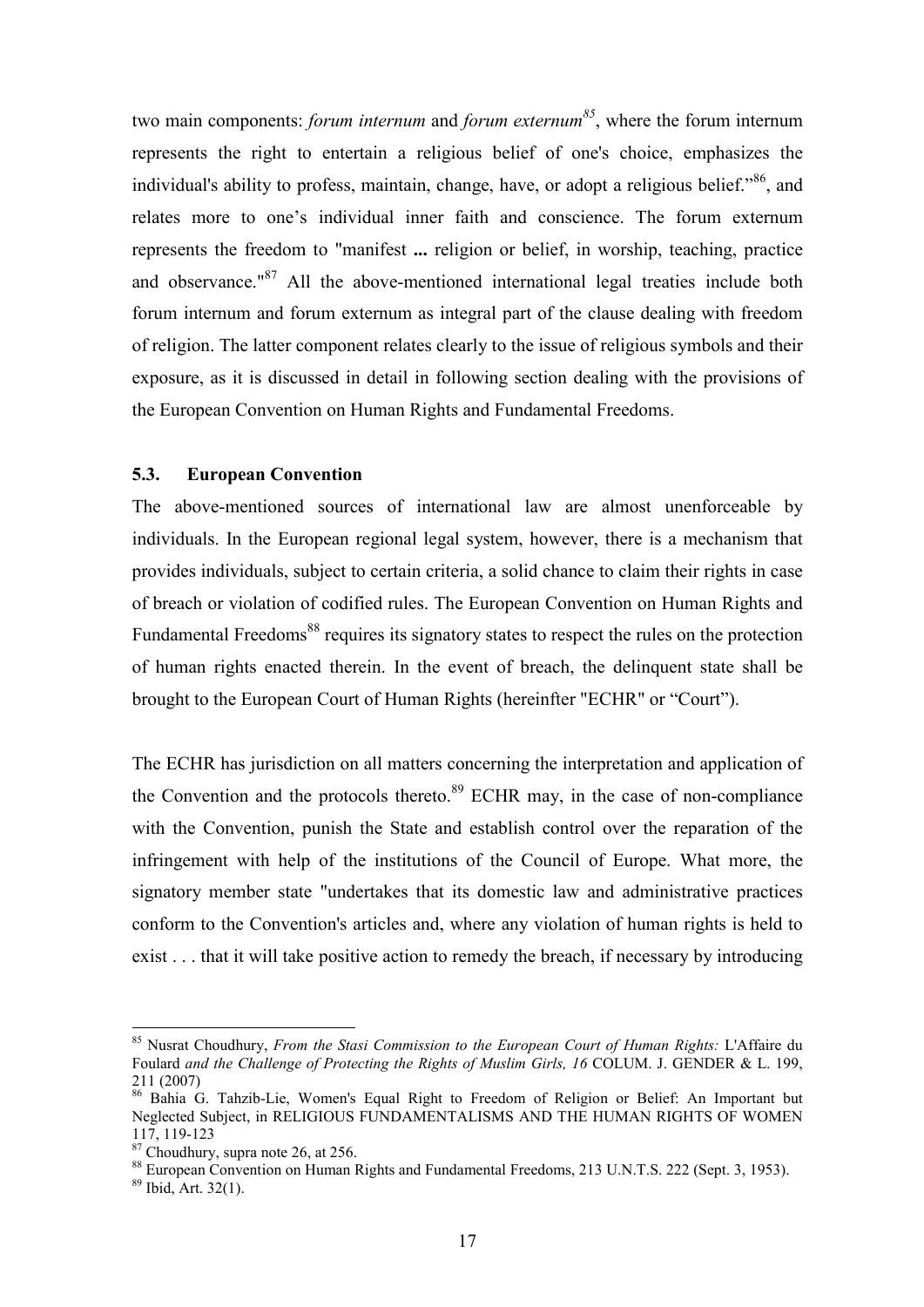corrective legislation in its national Parliament."<sup>90</sup> Thus limited to interpreting and applying the European Convention, the ECHR can only decide whether a member state's national law is in violation or not; it cannot force the amendment or revocation of a violating law.<sup>91</sup> Due to above-mentioned reasons the author dedicates a major part of this chapter to the rights stated in the Convention.

Article 9 of the Convention, declared by ECHR to be a foundation of democracy, guarantees freedom of conscience, belief, and religion<sup>92</sup> deals in detail with freedom of thought, conscience and religious belief:

*"1. Everyone has the right to freedom of thought, conscience and religion; this right*  includes freedom to change his religion or belief and freedom, either alone or in *community with others and in public or private, and to manifest his religion or belief, in worship, teaching, practice and observance."* 

For the purpose of this article, it is essential to mention the public manifestation of religion as a human right that is entitled to protection. ECHR in its case *Kokkinakis vs. Greece* calls the freedom of religion, in its religious dimension, "one of the most vital elements that go to make up the identity of believers and their conception of life, but it is also a precious asset to atheists, agnostics, skeptics and the unconcerned."<sup>93</sup> As it has been analyzed in the first chapter, the veiling of Muslim women is religious tradition and the right to carry out this tradition in public therefore shall be under the protection of this article. Significant in this regard is to focus on possible exceptions and derogations from these rules and to define the room to manoeuvre, where the States shall apply limitations and thus provides the justifiable limits on the freedom of religious expression.<sup>94</sup> These exceptions are the subject of the second paragraph of article 9:

*"2. Freedom to manifest one's religion or beliefs shall be subject only to such limitations as are prescribed by law and are necessary in a democratic society in the interests of* 

<sup>&</sup>lt;sup>90</sup> Robert Blackburn, The Institutions and Processes of the Convention, in FUNDAMENTAL RIGHTS IN EUROPE: THE ECHR AND ITS MEMBER STATES, 1950-2000, at 3, 11 (Robert Blackburn & Jorg Polakiewicz eds., 2001))

<sup>&</sup>lt;sup>91</sup> Davis, supra note 32 (citing Kathryn Boustead, The French Headscarf Law Before the European Court of Human Rights, 16 J. TRANSNAT'L L. & PoL'Y 167, 169 (2007) (citing Sarkozy Takes French Presidency, BBC NEWS, May 6, 2007, http://news.bbc.co.uk/2/hi/europe/6630797.stm)).

<sup>&</sup>lt;sup>92</sup> Keturah A. Dunne, Comment, Addressing Religious Intolerance in Europe: The Limited Application of Article 9 of the European Convention of Human Rights and Fundamental Freedoms, 30 CAL. W. INT'L L.J. 117, 111 (1999) (citing Kokkinakis v. Greece, 260 Eur. Ct. H.R. (ser. A) at 17 (1993)).

<sup>93</sup> Carolyn Evans & Christopher A. Thomas, Church-State Relations in the European Court of Human Rights, 2006 BYU L. REV. 699, 700 (2006) (quoting Kokkinakis v. Greece, 260 Eur. Ct. H.R. (ser. A) at 13 (1993)).

 $94$  Davis, supra note 32, at 748.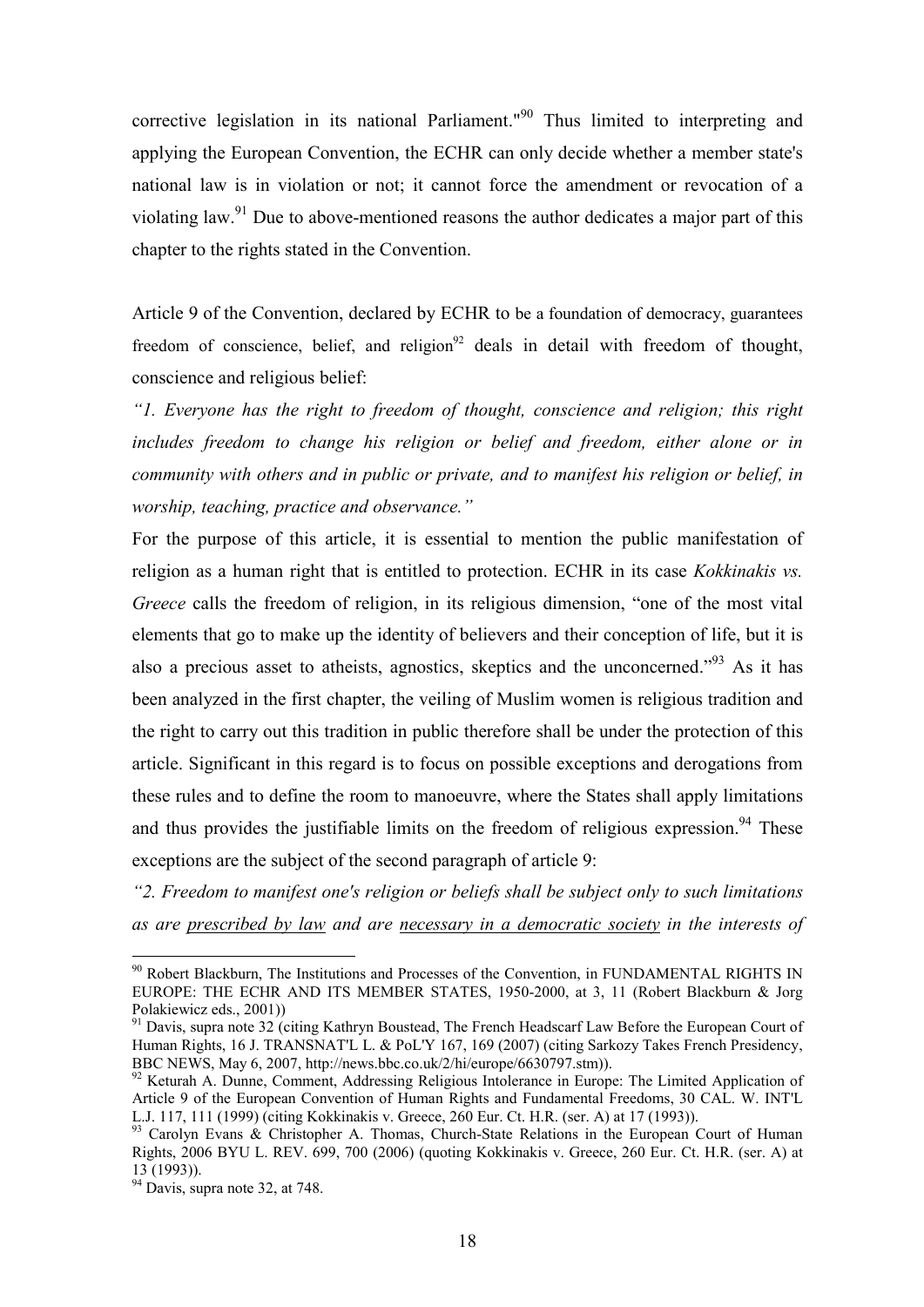## *public safety, for the protection of public order, health or morals, or for the protection of the rights and freedoms of others."* [emphasis added]

Derogation from the obligations deriving from paragraph 1 therefore has three conditions that must be fulfilled cumulatively. Firstly, the condition of the form of law, as a form of due process notice requirement,  $95$  secondly, the requirement of necessity in a democratic society, thirdly, the condition of legitimate aims, or in other words, subordination to one of the exceptions that are listed exhaustively in the latter part of the second paragraph.<sup>96</sup> Although it is vital to examine each concrete limitation applied by the state in particular situation, there are some scholars that don't reckon e.g. the derogation from the right based on public safety<sup>97</sup> or protection of freedoms of others<sup>98</sup> to be very convincing. ECHR however has made clear that above-mentioned paragraph 1 of Article 9 places obligations on states' authorities to guarantee the peaceful enjoyment of the Article 9 rights to those who hold such religion or beliefs.<sup>99</sup> On the other hand ECHR fairly stated that those protected by these provisions "cannot reasonably expect to be exempt from all criticism and must tolerate and accept the denial by others of their religious beliefs and even the propagation by others of doctrines hostile to their faith."<sup>100</sup> The position of the state imposing limitations on above-mentioned freedoms seems to be far from easy. ECHR called, in this regard, for "very strict scrutiny" because [they] have a direct impact on "the need to secure true religious pluralism", an inherent feature of the "notion of a democratic society."<sup>101</sup>

Interesting for the scope of this article is that the act, in order to fall under the sphere of the Article 9 has to represent the "direct manifestation of belief".<sup>102</sup> The actions of

<sup>&</sup>lt;sup>95</sup> Ibid, at 749.

<sup>&</sup>lt;sup>96</sup> Convention, supra clause 43, Art. 9(2) enumerates the limitations of the right as Public safety, public order, health morals, protection of the rights and freedoms of thers.

<sup>&</sup>lt;sup>97</sup> Partsch, Karl Josef. "Freedom of Conscience and Expression, and Political Freedoms." In The International Bill of Rights: The Covenant on Civil and Political Rights, edited Louis Henkin. New York: Columbia University Press, 1981.

<sup>98</sup> Peter D. Danchin, Suspect Symbols: Value Pluralism as a Theory of Religious Freedom in International Law, 33 Yale Journal of International Law at 7 (2008).

 $^{99}$  Otto-Preminger-Institute v. Austria, 295 Eur. Ct. H.R. (ser. A) at 47 (1994)).

<sup>&</sup>lt;sup>100</sup> Paul M. Taylor, The Questionable Grounds of Objections to Proselytism and Certain Other Forms of Religious Expression, 2006 BYU L. REV. 811, 826 (2006) (quoting Otto- Preminger-Institute v. Austria, 295 Eur. Ct. H.R. (ser. A) at 47 (1994)).

<sup>250</sup> Eur. Ct. 11.K. (Scr. A) at  $\pi$ /(122-1)).<br><sup>101</sup> Peter G. Danchin, Of Prophets and Proselytes: Freedom of Religion and the Conflict of Rights in International Law, 49 HARV. INT'L L.J. 249, 264 (2008) (quoting Manoussakis v. Greece, App. No. 18748/91, 23 Eur. H.R. Rep. 387, 407 (1997)).

 $102$ ECmHR, Pat Arrowsmith vs the United Kingdom, Judgement of 12 October 1978, D&R 19/5.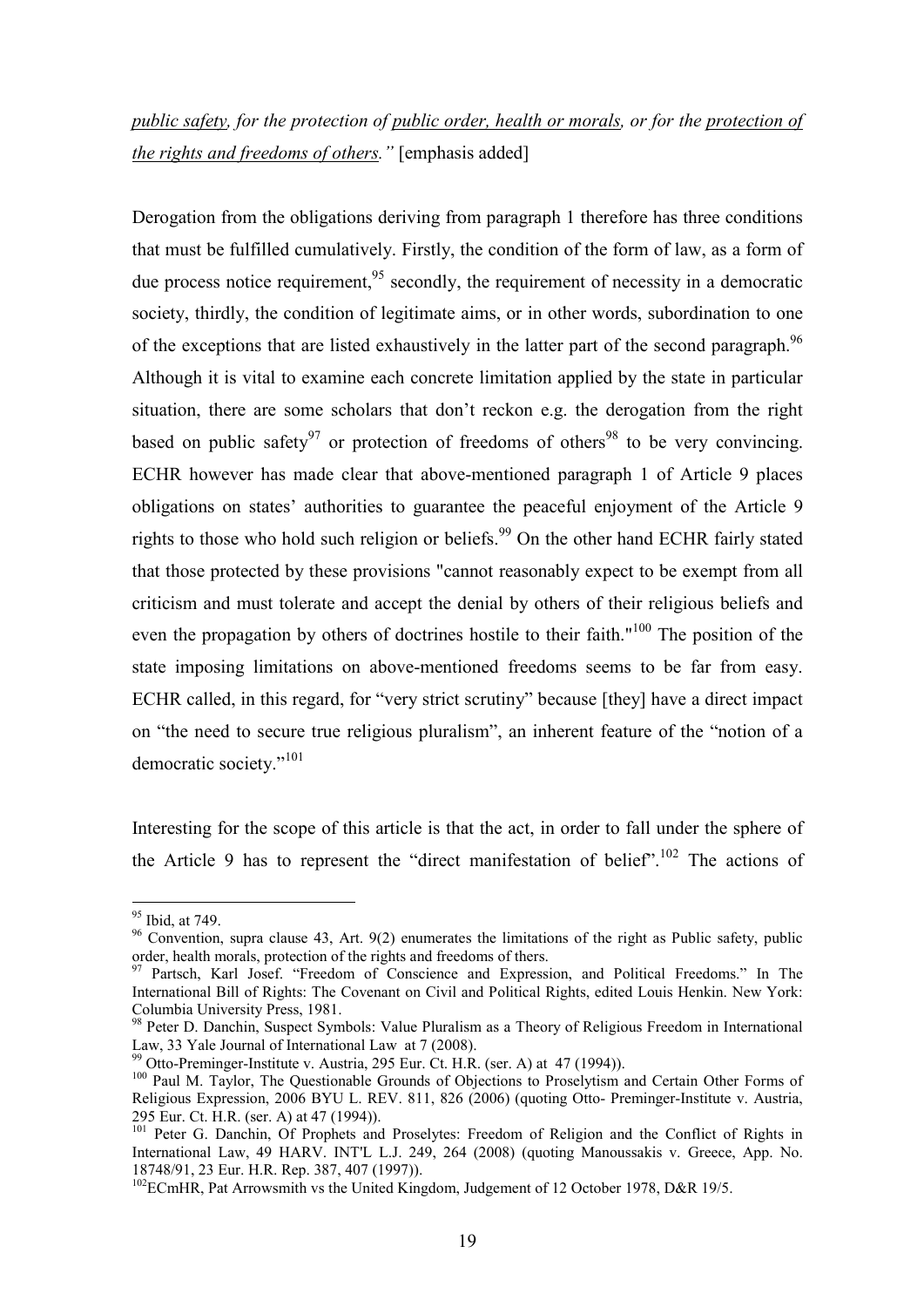individuals not actually expressing the belief concerned, even when being motivated or influenced by it, cannot be protected by Article  $9<sup>103</sup>$  In the following text, the author analyzes and connects individual ECHR case-law with the above formula of article 9. The ECHR in several cases has already dealt with government interference in these rights and their compliance with the Convention and it is appropriate to mention the most important of them.

#### **6. Coherent case-law of ECHR**

As mentioned in the previous chapter, particular European countries attempted to regulate religious symbols and veiling the face in public and at public buildings. In several cases, these situations have resulted in complaints to the ECHR for alleged violation of Article 9 of the Convention. Arguments of the Court and the parties can serve as a guide for assessing the current French and Belgian regulation and its compliance with the Convention. It could also help to outline the room for consideration of the Court in case of complaint from any of the French or Belgian Muslim women for violations of human rights guaranteed by the Convention.

In the case Lautsi v. Italy<sup>104</sup> ECHR dealt with a complaint against the display of crucifixes at Italian schools. Madam Lautsi, the complainant, argued that the display of religious symbols at schools violates freedom of religion in the sense that her child then loses the freedom of choice of religion and thus breaches the rule of secular law.<sup>105</sup> The court in its first decision in November 2009 declared this practice infringing the rights and freedoms protected by the Convention and held that the display of symbols representing particular religion can interfere with the rights of citizens of other beliefs.<sup>106</sup> This ruling has generated a storm of protest in the heavily Christian-oriented countries such as Poland, Ireland and even in Italy itself. The intense debates following the Court's ruling have often been framed as an argument between secularists and those who wish to affirm their societies' religious traditions.<sup>107</sup> Finally, Italy appealed against the judgment

<sup>&</sup>lt;sup>103</sup> Niraj Nathwani, Islamic Headscarves and Human Rights: A Critical Analysis of the Relevant Case Law of the European Court of Human Rights, 25 NETH. Q. OF HUMAN RIGHTS 224 (2007).

<sup>&</sup>lt;sup>104</sup> Judgment of ECHR from 18th March 2011, Lautsi v. Italy (Application No.30814/069)

 $105$  Ibid, 29.

<sup>&</sup>lt;sup>106</sup> Judgment of ECHR from  $8<sup>th</sup>$  November 2009, Lautsi and others v. Italy (Application No.30814/069)

<sup>107</sup> *Gabriel Andreescu*, Liviu Andreescu. The European Court of HR' Lautsi Decision. *Journal* for the *Study* of Religions and *Ideologies*, 9, 26 (Summer 2010), 65.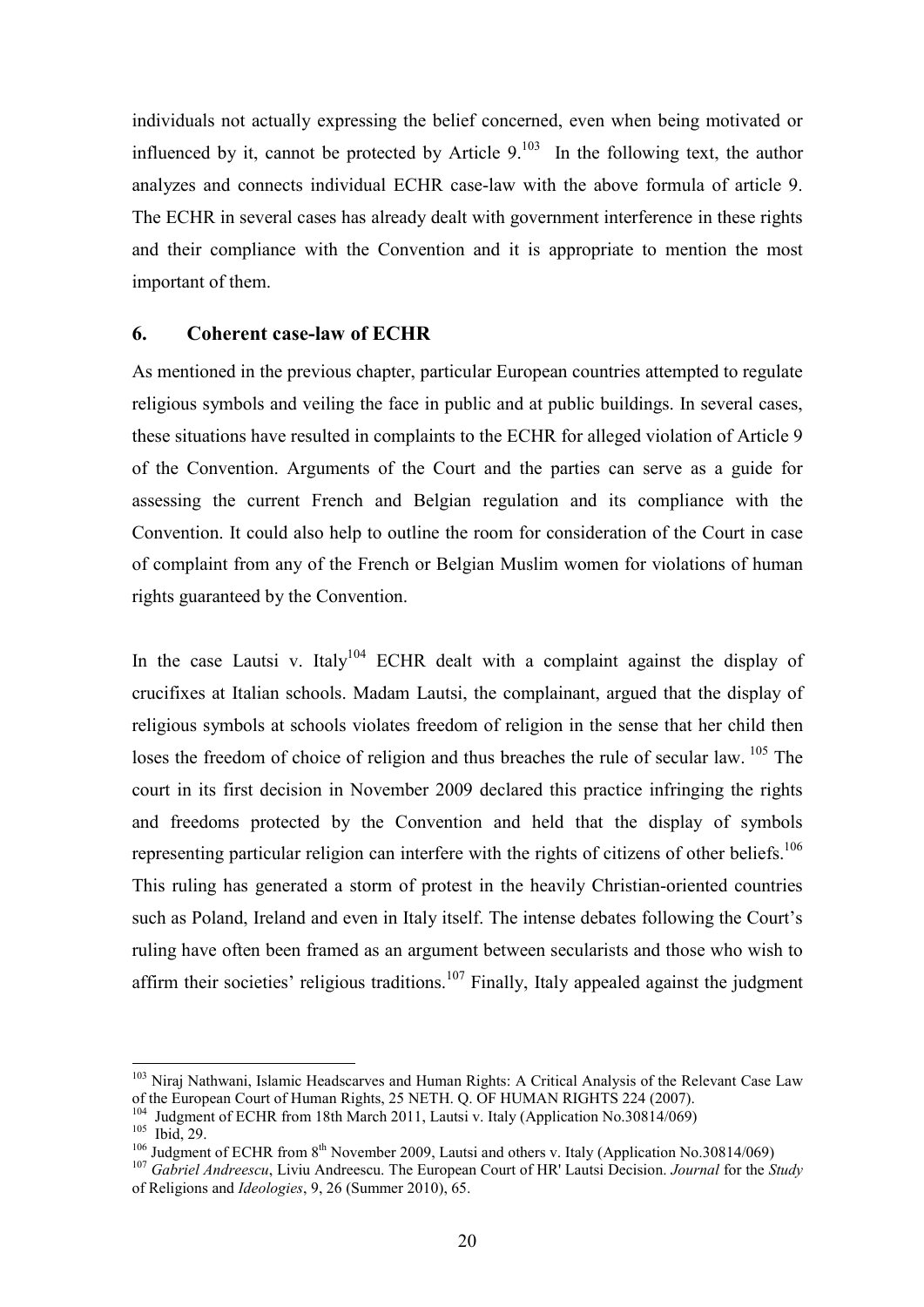and the case came to the Grand Chamber in the same year. It was officially supported by Slovakia, Poland and Lithuania<sup>108</sup>.

On  $18<sup>th</sup>$  March 2011 the Court radically<sup>109</sup> overturned its decision from 2009 and found the display of crucifix on the walls of public schools in compliance with the Convention It stated: *"[…] by prescribing the presence of crucifixes in State-schools classrooms - a sign which, whether or not it is accorded in addition a secular symbolic value, undoubtedly refers to Christianity - the regulations confer on the country's majority religion preponderant visibility in the school environment*" but immediately ruled that "*it is not in itself sufficient, however, to denote a process of indoctrination on the respondent State's part and establish a breach of […] the Convention"<sup>110</sup>* .

The court also commented on the significance of crucifixes when stated: "*[…] is an essentially passive symbol and [...] cannot be deemed to have an influence on pupils."<sup>111</sup>* This case proves that the issue of religious symbols and their display in educational institutions is a hot topic in European countries these years. There is no consensus on the role of crucifix even among the highest administrative and judicial institutions in various European countries<sup>112</sup>. However the reasoning of the court seems to be feasible, the disparity between both judgments of the ECHR is elusive and demonstrates the delicacy of the issue and it can lead to downtrend in the confidence in the ECHR and the consistency of its case law. However from a legal point of view Italy proved to be covered by margin of appreciation protecting it from being found indoctrinating.<sup>113</sup>

<sup>109</sup> The decision was reached by 15 votes to 2 dissents.

<sup>&</sup>lt;sup>108</sup> The Ministry of foreign affairs of Lithuania spokesperson Ksenija Aleksejeva argued: "Lithuania's Ministry of Foreign Affairs holds that the use of crucifixes in public in Catholic countries reflects the European Christian tradition and should not be regarded as a restriction on the freedom of religion," When the cross isn't a cross, Baltic reports, !3th January 2010. http://balticreports.com/?p=7933

<sup>&</sup>lt;sup>110</sup> Judgment of ECHR from 18th March 2011, Lautsi v. Italy (Application No.30814/069) Par. 70-72. <sup>111</sup> Ibid, Para 72

<sup>&</sup>lt;sup>112</sup> The Romania's National Council from Combating discrimination in the Decision 323/2006 ruled on the display of religious symbols at schools: "religious symbols must only be shown during religion lessons or in areas dedicated exclusively to religious education."

<sup>&</sup>lt;sup>113</sup> For strict critics of the judgement of ECHR in the case Lautsi see David Pollock. EUROPEAN HUMANIST FEDERATION A CRITIQUE OF THE GRAND CHAMBER JUDGEMENT IN THE CASE OF LAUTSI v. ITALY by Available here: http://www.humanistfederation.eu/index.php? option=com\_content&view=article&id=277.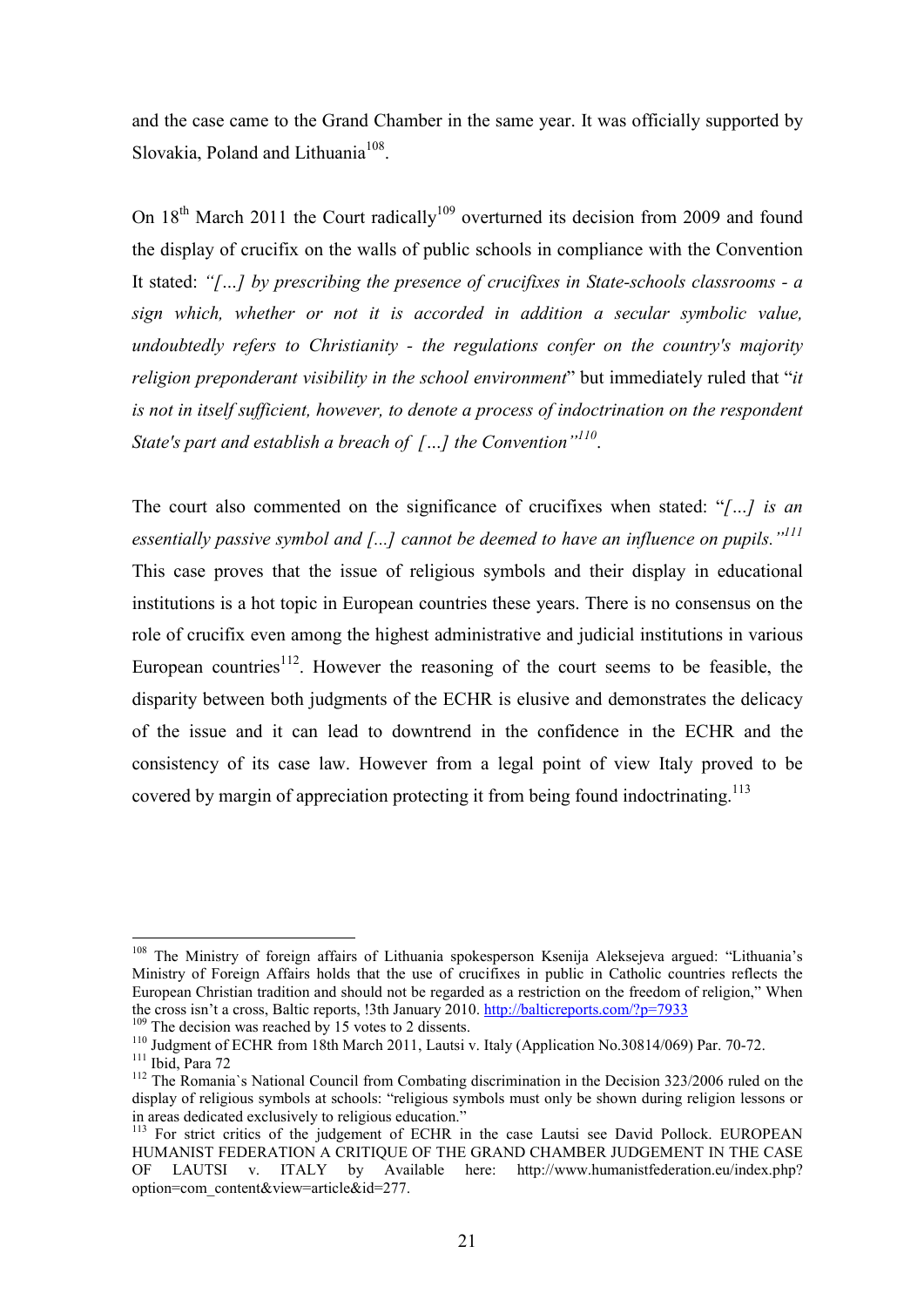Another case of religious symbols in front of the ECHR was the case *Dahlab v. Switzerland*<sup>114</sup>, where headscarves at public schools were at stake. The complainant was a teacher of Muslim origin litigating the ban on the wearing of Muslim head scarves in public educational institution at schools in Switzerland. However, the ECHR held the Swiss law in compliance with Article 9 of the Convention. The court considered the Swiss law in accordance with the requirement of necessity in a democratic society and the conditions of the protection of the rights of others and public order, and weighed possible derogation from the prohibition in Article 9. The court found that the Muslim headscarf worn by teachers at a public school could have an impact on pupils and therefore it is appropriate and necessary to regulate the display of religious symbols in educational environment. There is a clear parallel with the judgment at first instance in the case of *Lautsi v. Italy.*

Similar issue faced ECHR in the case *Karaduman*, where the Court upheld laws restricting religious expression at public schools. Unlike in *Dahlab*, the Court here sustained the authority of "institutions of higher education" to take "measures . . . at universities to prevent certain fundamentalist religious movements from exerting pressure on students who did not practice their religion or who belonged to another religion."<sup>115</sup> The most famous case law regarding the headscarf at the universities is the case Sahin v. Turkey, that has been already mentioned in the chapter dedicated to the development of situation in Turkey. ECHR here upheld the Turkish law banning headscarves and thus constituted a landmark in the case law concerning headscarves in contrast to human rights that has been followed in many similar subsequent cases. The court stated:

It is worth mentioning that the ruling in Sahin was undoubtedly in contrast to previous case-law of the Court on the freedom of religion. While in Sahin the Court stated that the headscarves at the universities may have the "proselytising effect" on non-muslim students thus putting a pressure on them, in cases as *Kokkinakis, Otto-Preminger Institut v. Austria* or the case *Wingrove v. the United Kingdom* the Court ruled proselytism to be inseparable part of manifestation of one's religion. The expression of one's religion, e.g.

<sup>&</sup>lt;sup>114</sup> Judgment of the ECHR from 15th February 2001, Dahlab v. Switzerland (Complaint No. 42393).

<sup>&</sup>lt;sup>115</sup> Judgment of the ECHR from 3rd June 2008 Karaduman v. Turkey, Complaint No. 16278/90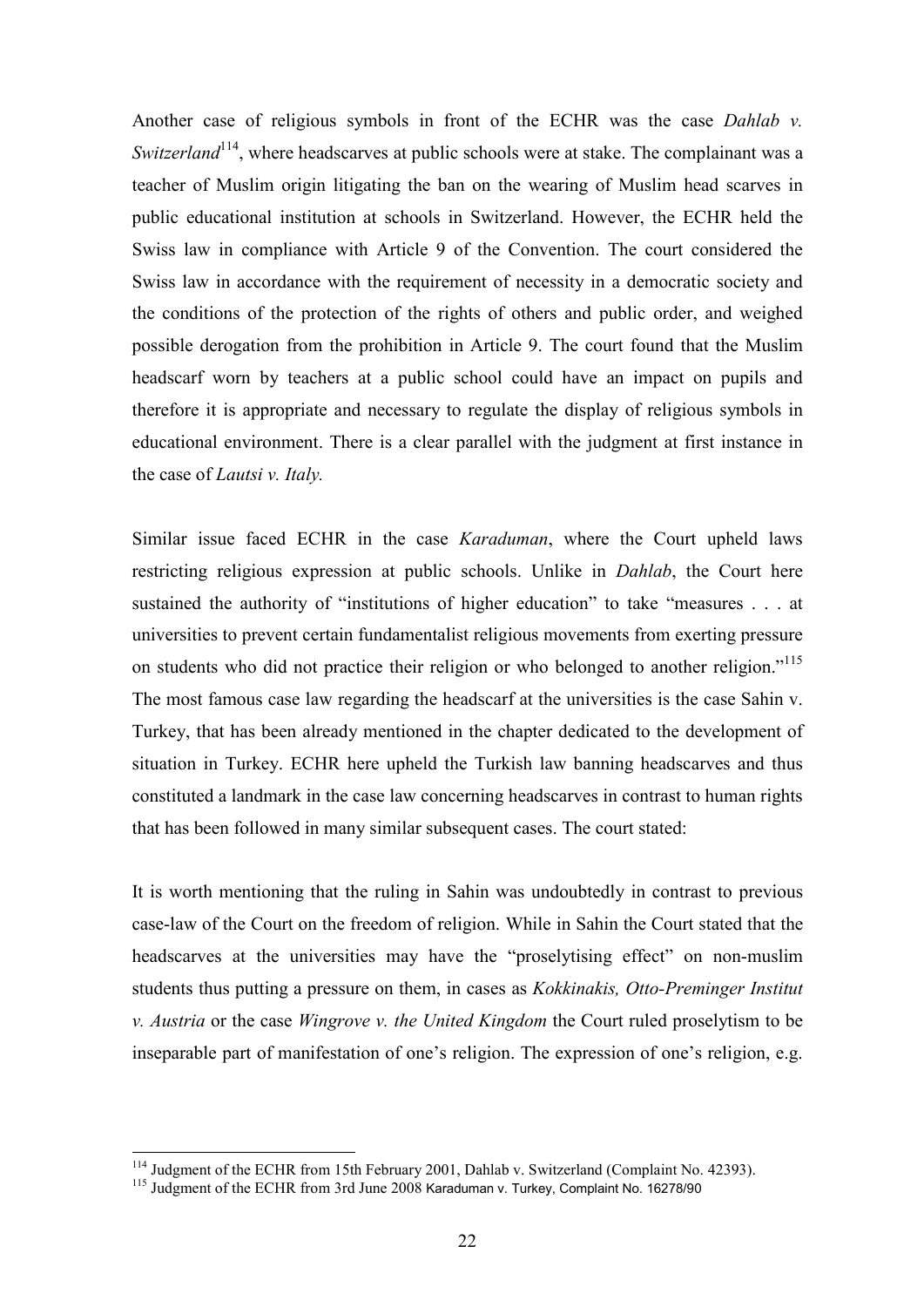wearing dress and proselytizing itself was considered a right and integral aspect of the religious freedom.<sup>116</sup>

The judgments of the ECHR discussed above clearly show that religious symbols at state and public institutions such as schools, according to the reasoning the court, could under certain conditions interfere with religious freedom. Any restriction or prohibition is justifiable if it meets the requirements of the second paragraph of Article 9 of the Convention. These institutions should maintain religious neutrality and intervention in this neutrality can be regulated by law. However it is uncertain which religious symbols are considered problematic and which are deemed traditional. In *Dahlab* the ECHR for the first time adressed the role of religious symbols and its significance in relation to religious freedom of the person wearing the symbol and also others that could be influenced by this practice. The Court noted that headscarf as religious symbol "appears to be imposed on women by a precept which is laid down in the Koran and which, as the Federal Court noted, is hard to square with the principle of gender equality<sup>"117</sup> and further adds "the headscarf communicates and perpetuates gender inequality."<sup>118</sup> The Court did so without any reference to the point of view of the applicant, who was autonomous female teacher seeking her rights and demaning freedoms, thus obviously not being an oppressed person.<sup>119</sup> This notion therefore cannot be deemed as precedential view of the Court on headscarves as symbol of opression of women enforced on them.

In the *Dahlab v. Switzerland* case, the Court pointed out the role of secularism in democratic society and thus considered the secularist approach superior to the significance of traditional religious symbols, in this case a headscarf worn by the teacher at public schools. Regardless of the vital role of education in society, it is apparently in collision with the reasoning of the Grand Chamber in *Lautsi v. Italy* that considered the Christian crucifix to be passive symbol and thus not comparable to that of didactic speech or participation in religious activities<sup>120</sup>. What has been discussed in *Dahlab* was turned into general rule in *Sahin* where the Court ruled: "[…] it is the principle of secularism,

<sup>116</sup> Haldun Gülalp, '*Secularism and the European Court of Human Rights*' (2010) *16 European Public Law(Netherlands),* p. 467.

 $117$  Ibid 112, 2.

<sup>118</sup> Ibid, 1.

<sup>&</sup>lt;sup>119</sup> For detailed debate on this issue see Anastasia Vakulenko: 'Islamic Headscarves' and the European Convention On Human Rights: an Intersectional Perspective *Social & Legal Studies June 2007 16: 183- 199.*

<sup>&</sup>lt;sup>120</sup> Judgment of ECHR from 18th March 2011, Lautsi v. Italy (Application No. 30814/069 Par 72.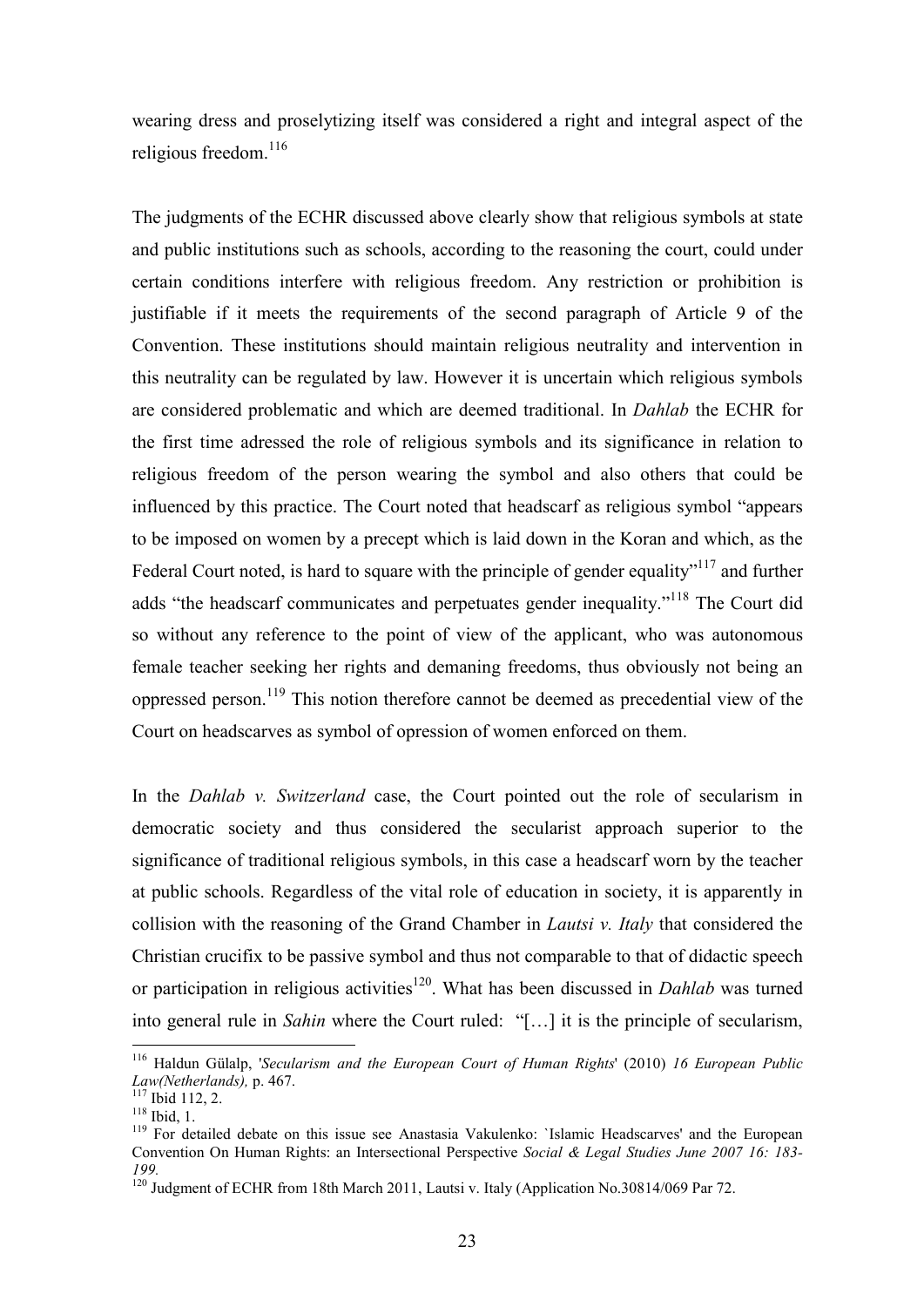[...] which is the paramount consideration underlying the ban on the wearing of religious insignia in universities."<sup>121</sup> This case opened a grand debate over the difference of neutrality of state and secularism that obviously cannot be deemed the same concepts. The role of these concepts in connection with different religious traditions in particular states makes it very difficult, not only for the ECHR, but for every judicial body to decide each and every case concerned.

Another important case is represented in the recent ECHR case of *Arslan v. Turkey<sup>122</sup>* in February 2010. The complainants were 127 members of religious group Aczimendi Tarik, who marched through the streets of Ankara in 1996, as it is typical for them, in traditional turbans, tunics and carrying black sticks.<sup>123</sup> Because there were several incidents happening on the way, these people were detained by police and the authorities brought the allegations against them under anti-terrorism laws<sup>124</sup>. These laws include also regulation of dressing up to traditional religious costumes in public. All of them arrived in the same outfits to the Turkish court and then they were sentenced to two months of imprisonment, what was later commuted to financial penalty. These individuals exhausted all legal domestic remedies and filed a complaint with the ECHR. In the complaint they claimed the original judgment to be in the breach of Article 9 of the Convention.

ECHR held that the petitioners were not convicted for contempt of national court, as proclaimed by Turkish Ministry of Justice, but on the basis of their religious costumes, suits and symbols worn in public.<sup>125</sup> The clothes are required by religion and so, according to the Court´s decision, the Turkish authorities were in breach of Article 9 protecting religious freedom. Very relevant to this article is the assertion of the court: "[...] *this case concerns punishment for the wearing of particular dress in public areas that were open to all, and not, as in other cases that it had had to judge, regulation of the* 

 $121$  Judgement of the ECHR from 24th June 2004, Sahin v. Turkey (Application no. 44774/98), Par. 110

<sup>&</sup>lt;sup>122</sup> Judgment of ECHR from 23th February 2010, Ahmed Arslan and others v. Turkey, Complaint No. 41135/98

<sup>&</sup>lt;sup>123</sup> This symbolism is referring to the tradition of the prophets, and especially the Prophet Muhammed.

<sup>&</sup>lt;sup>124</sup> It is Law No. 671 of 1925 and No. 2596 of 1934 governing the wearing of headscarves and religious dresses in public, outside of religious ceremonies.

 $125$  Ibid 118, 45.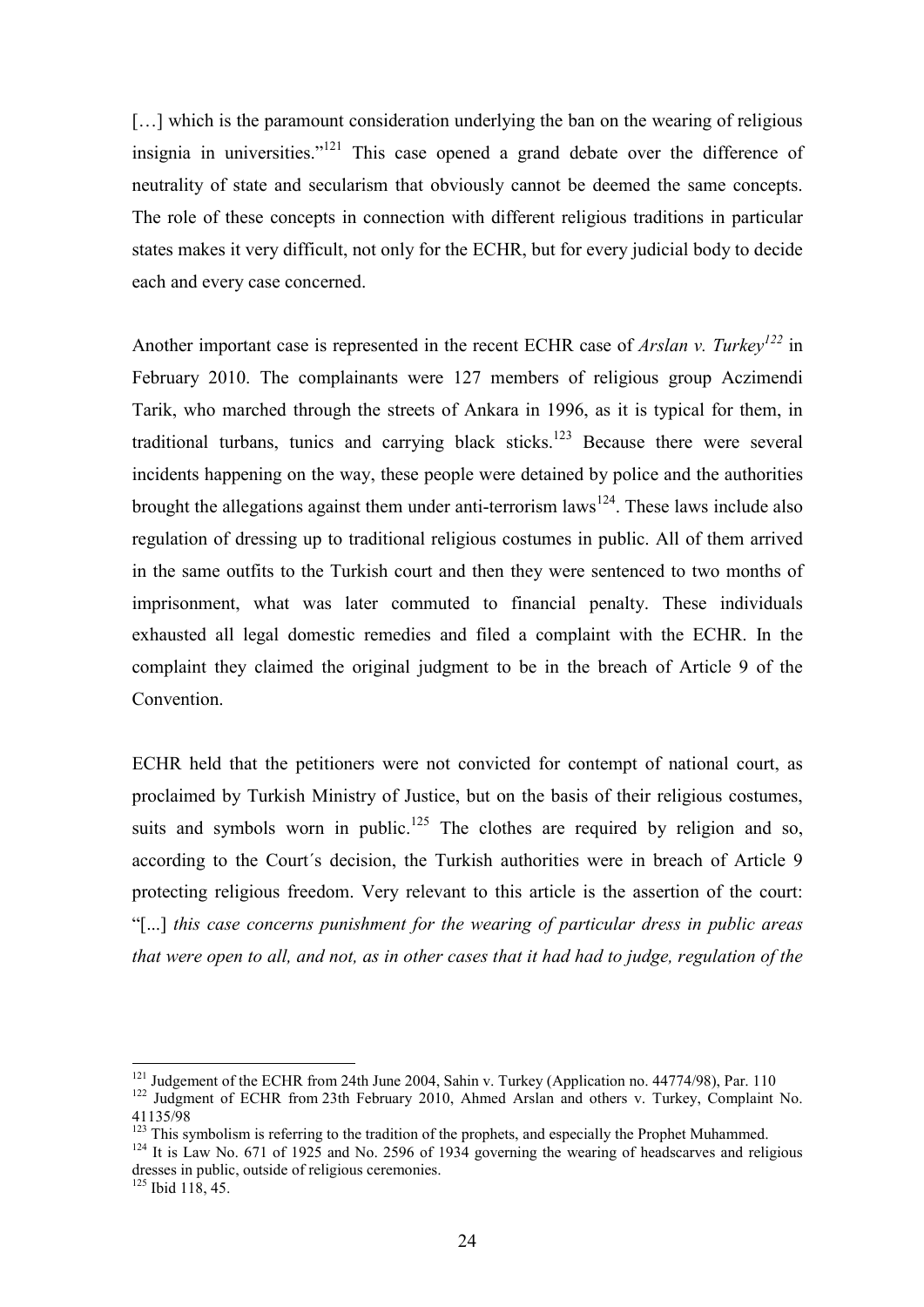*wearing of religious symbols in public establishments, where religious neutrality might take precedence over the right to manifest one's religion."<sup>126</sup>*

The above-mentioned citation by the ECHR served to significantly define the scope of the application of Article 9 of the Convention and thus nailed down the rules specified in its previous judgments.<sup>127</sup> The ruling clearly stated that the regulation or punishment of dressing in public in accordance to religious traditions is incompatible with the rights guaranteed by the Convention. These restrictions could be upheld as appropriate if they have been shown to fall under the meaning of the exceptions laid down in paragraph 2 of Article 9 of the Convention. Turkey in its defense relied upon general concepts such as democracy and secularism, but the court didn´t find them sufficient to justify the punishment.

There are some differences worth noting. While in the *Arslan* case the ECHR refers to protection of human rights in the public open sphere, in the cases of *Dahlab* and *Lautsi* the protection concerned solely institutions that serve the public interest. The Belgian and French ban, on the other hand, outlaws clothing that veils the face, or parts thereof, in all public places and no matter what the social purpose of that place. The case-law discussed above differs from the Belgian and French bans in many more characteristics. For example, the Belgian and French bans did not address the rights of gender equality, women's rights or the relation between veiling of face itself to religious tradition. Regarding the nexus of veiling and religion, however, the ECHR has already indicated what direction it could theoretically take and in the *Dahlab* case ruled that *[…] it appears to be imposed on women by a precept which is laid down in the Koran […]*<sup>128</sup> .

<sup>&</sup>lt;sup>126</sup> Citation was taken from the Press Release issued by the Registrar of the ECHR  $23<sup>rd</sup>$  February 2010. http://www.strasbourgconsortium.org/document.php?DocumentID=4732.

<sup>127</sup> Judgement of the ECHR from 25th November 1997 *ZANA* v. *TURKEY*. (69/1996/688/880). In this case the European Court of Human Rights comes to the conclusion that there was no breach of Article 10 of the European Convention for the protection of human rights and fundamental freedoms. Zana was convicted to several months of imprisonment in Turkey because of the publication of an interview in the newspaper Cumhuriyet, in which he said to support the PKK movement, although he disagreed with the massacres. The measure was found neccessary in democratic society. Also the judgment of ECHR from 21st January 1999 Fressoz and Roire v. France (29183/95).

 $128$  Judgment of the ECHR from 15th February 2001, Dahlab v. Switzerland, (Complaint No. 42393). Citation taken from Lourdes Peroni: Would a Niwab and burka ban pass the Strasbourg test? http://strasbourgobservers.com/2010/05/04/burqa-and-niqab-ban/.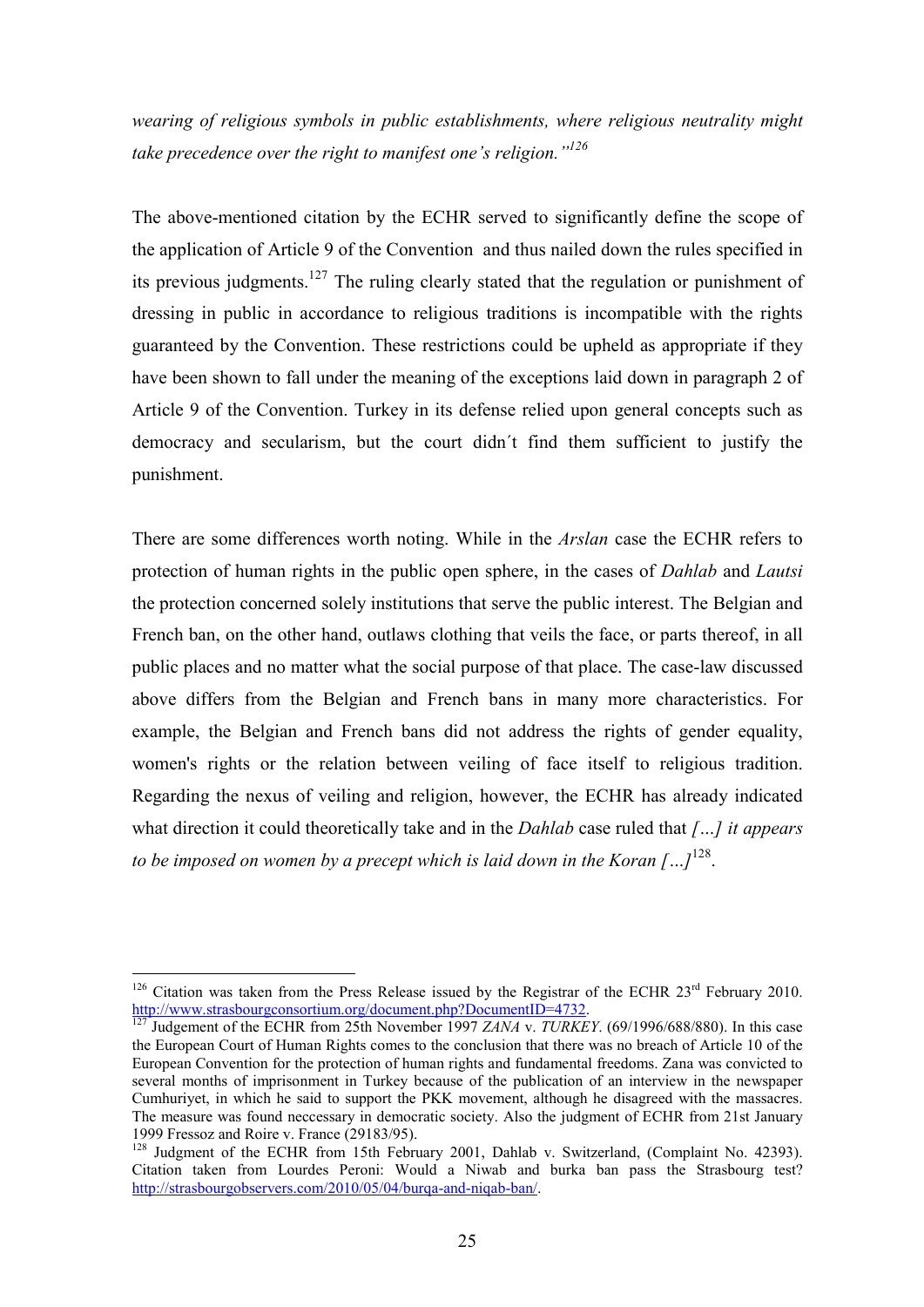This selection of the ECHR case law serves as a comparative analysis of judgments in which the ECHR addressed similar or identical rights as those potentially threatened by the Belgian and French bans on face coverings. The fact that the case law comes from recent years suggests that there may be a significant struggle for the public sphere<sup>129</sup> that is taking place, and will continue to intensify, in a number of European countries.

#### **7. Belgian and French regulation and virtual Strasbourg test**

This chapter is dedicated to the hypothetical situation of challenge of the Belgian or French regulation in front of the ECHR in respect of its compliance with the Convention. At the beginning, it should be noted that Belgian law, due to political crisis and early elections, did not get to the upper chamber of the Belgian Parliament and therefore has not been approved to the date of publication of this article<sup>130</sup>. All the considerations and arguments mentioned herein therefore refer to a suppositional situation of its approval and complaint against it lodged by injured citizens of one of these countries. The proclaimed reasons and official announcements regarding the anti-burqa acts were almost identical in France and in Belgium. Therefore the discussion in this chapter is dedicated to both of them and thus they are hereunder referred to as the Acts.

One of the most debated questions here is whether the Acts represent discrimination of Muslim minority, since covering the face as a religious symbol appearing almost exclusively in Islam. As regards direct discrimination, it is apparent that the addressees of the acts are all citizens without distinction of origin or religion, and thus the objectives of the Acts does not beforehand make a specific group of people or its activity illegal. A more complex situation relates to indirect discrimination.

Although at first glance the law doesn't seem to discriminate, it could ultimately represent a disadvantage for Muslim women who come out to the street with a veil covering the face. These women are faced with the difficult choice of whether to obey the law or their faith. Here the situation comes to a conflict of applicable legislation and religious traditions, where the woman leaving her home in traditional dress regularly

 $129$  The term "fight for public sphere "is translated by the author of this paper from Czech term "boj o verejny prostor" mentioned by the author in Daniel Bartoň: S turbany a holemi proti demokracii a laickosti? http://www.christnet.cz/magazin/clanek.asp?clanek=3437.

<sup>&</sup>lt;sup>130</sup> Based on the proclamation in Belgian media before the election, it seems that there has been broad political consensus regarding the necessity of the ban. E.g. Unveiled-Belgium´s burka ban; http://www.euranet.eu/eng/Today/News/English-News/Unveiled-Belgium-s-burka-ban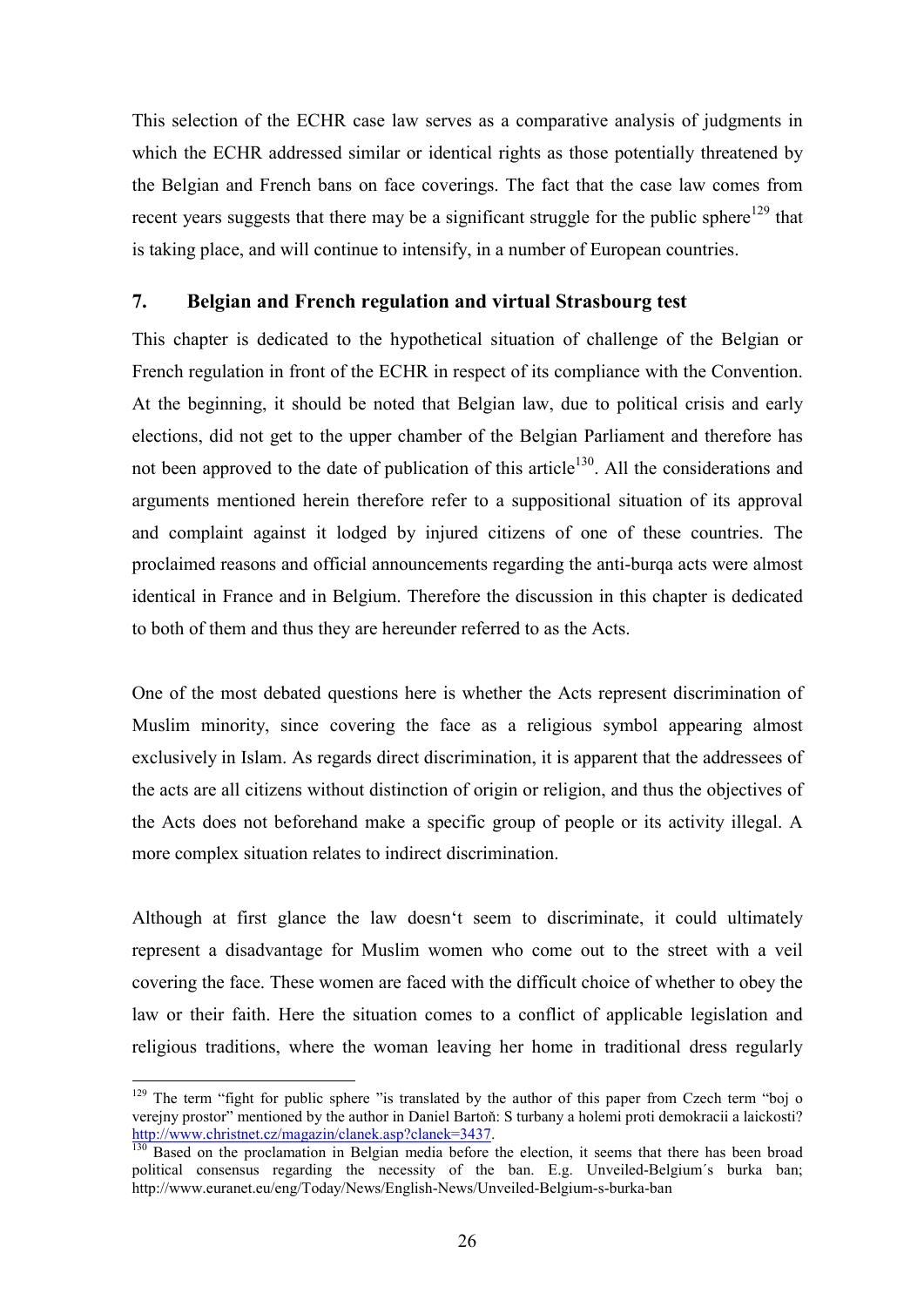comes into breach of the law and if prosecuted for that, this situation will ultimately involve indirect discrimination on the basis of faith or religion. In the opposite situation, if the woman decides not to infringe the law and stays at home, whether for her belief or pressure religious community, this may again imply indirect discrimination. A state that use this kind regulation to attempt to protect the rights of Muslim women thus may consequently restrict freedom of movement of its own citizens and contribute to a large degree to further alienation of the Muslim community, which seems in direct conflict with the intended objectives of the Act.

As mentioned above, Belgian and French legislators have used several reasons in pursuing the public about the need to enact the ban. Among others, it was the defense of democratic values, as well as identification of person in public and protection of the rights of women.

The first of these arguments can be regarded as the least successful. Supporters of the ban accent the need to protect the values Belgian and French democracies are based upon. However, it has not been specified what which values, according to legislators, it shall be. Which democratic values have the legislators taken up to protect? Shall it be freedom of speech, freedom of religion or equality before the law? This argument may in deeper knowledge of the situation tempt to believe that the terms as democracy and democratic principles have become a kind of cliché, or, with greater skepticism, the hostage for carriage of hidden objectives. In the event of proceeding at the ECHR, the defending government would have to show up and present their cards with the explanation which democratic values are at stake and whether they can be subsumed under the legitimate objectives and conditions necessary to justify the derogation from freedoms protected by the Convention. The defending state would inevitably need to prove the condition of necessity in a democratic society, as set out in the second paragraph of Article 9 of the Convention.

Justification based on the need to identify people in public seems much stronger than the aforementioned. The tight connection with the protection of public order and public safety makes this justification more suitable for subordination under legitimate reasons for lawful derogation from the provisions of the Convention. Identification of people in public is indeed necessary and its aggravation would be undoubtedly a threat to public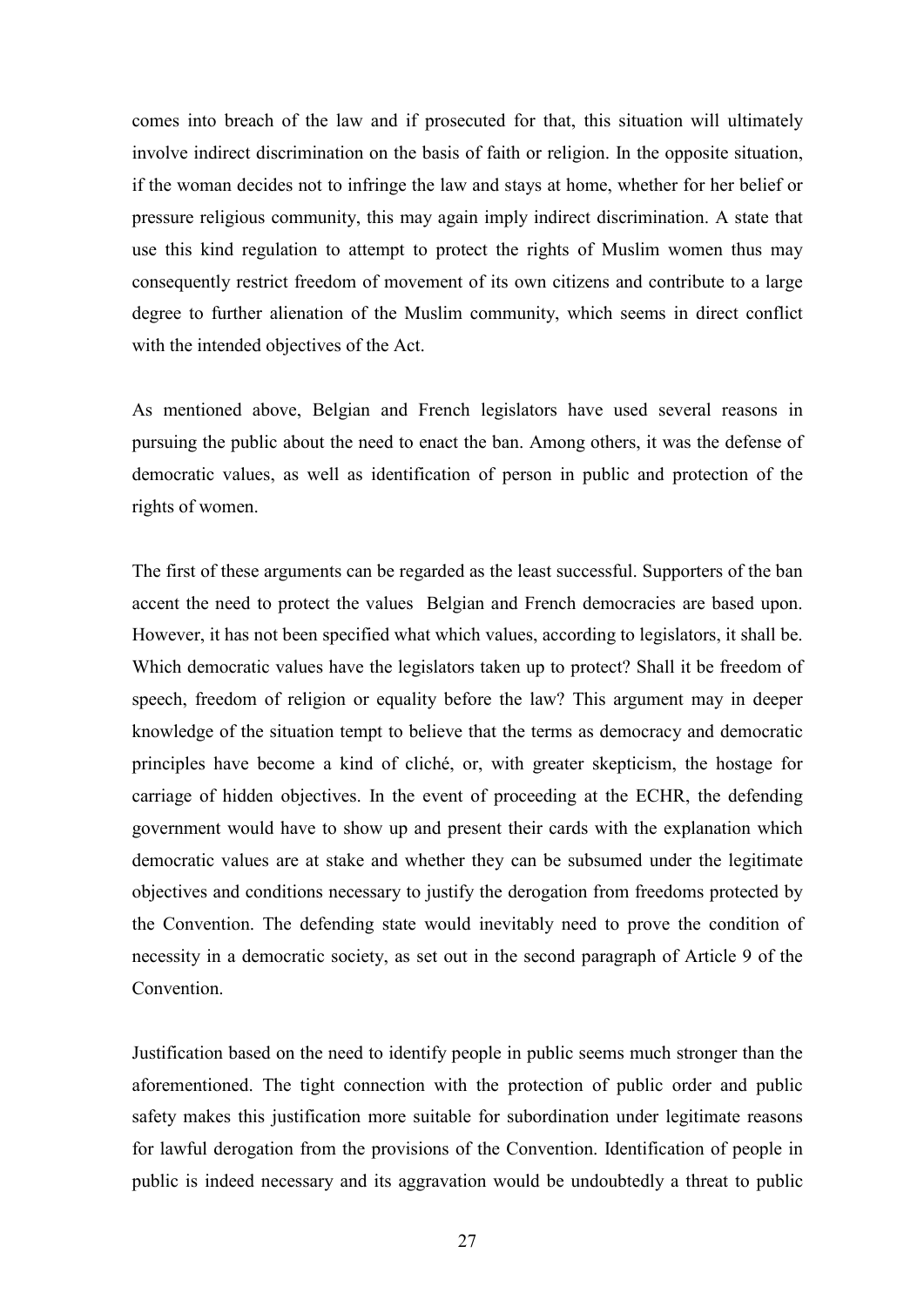order and in effect to the public safety. This reasoning would go through detailed discussion and profound examination of the Court.

The ECHR would as well need to deal with the definition of the thread caused by covered face and its boundaries. But the question still remains, whether this argument would pass the test of necessity and proportionality, in other words, the appropriateness of the measure face to face to the objectives used for the Court´s established interpretation of the Convention. Judges of the Court would need to answer the question whether a ban on covering the face, which will in Belgium case affect about 200 Muslim women, represents a threat to public safety and whether it was possible to find other and more suitable measures to protect these values instead $^{131}$ . The defending government would have to come with solid arguments relating to the protection of public order in the country and attempt to manage what Turkey didn't in case of *Arslan v. Turkey*, persuade the Court of the necessity and desirability of the ban. However the Court would most probably challenge the ineligibility of country-wide model when the ban applies generally regardless on the importance of public safety at particular places as banks or administrative public buildings or during particular situation with higher need of personal identification as civil wedding or official acts with authorities. Unconditionality of the ban may, without precise argumentation, cause its disapproval by the Court.

The final argument relating to the protection of women's rights is questionable as well. As already mentioned in the analysis of the public policy argument, there are concerns if the measure will in the consequence mean the suppression of the rights, it originally aimed to protect. There is also the question, if it may be much more suitable to socially integrate Muslim women by creation of job opportunities and education not only of the minority but also the majority of the society. However the French law aims to protect women compelled to veil their faces by enacting the punishment of up to one year of imprisonment for *everybody who would force or abuse the other person to wear clothing covering the face<sup>132</sup>*. The credit of this provision is obvious and it could be strong

<sup>&</sup>lt;sup>131</sup> Eg. in New Zealand the lawmakers came with the distinction between forms of face-covering on the basis of religious necessity. This distinction strains face-veiling threatening the public security away from practice of Muslim women wearing the burqa or niqab as a result of a tradition. More in David Griffiths: Pluralism and The Law: New Zealand accommodates the burka, Otago Law Review (2006) Vol. 11 No.2

 $132$  LOI n° 2010-1192 du 11 octobre 2010 interdisant la dissimulation du visage dans l'espace public, Art. 2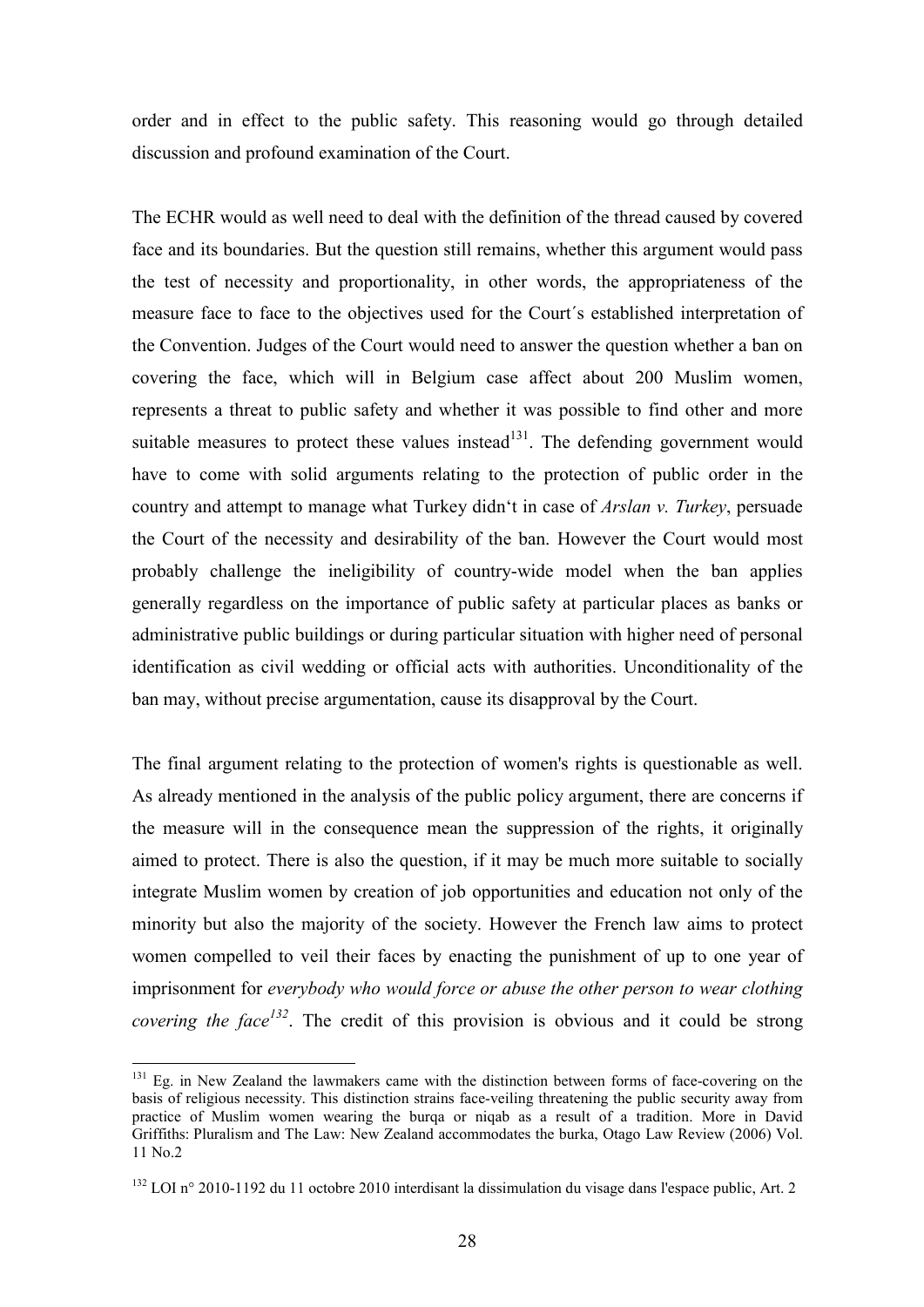argument in favour of this regulation. It doesn´t, however, deprive the law of indirect discriminatory nature in the situation when the women wear niqap or burqa voluntarily and as a result of religious upbringing. Generally speaking, any act of state power shall not protect its citizens from their own and free decision and action.

It is doubtful whether the Western democracies such as Belgium and France have the right to impose their concept of dignity upon a minority culture that doesn´t share it nor is it ready to protect it. There was no significant lobby of any organization protecting Muslim women before the adoption of this law, nor of any of association or movements representing their rights. Again there comes the question of substantial assessment of necessity and proportionality of this regulation in relation to its potential consequences on the Muslim minority.

In case of a complaint being longed and found admissible, the ECHR would face a serious challenge to consider the situation, which becomes more and more relevant in recent years. According to recent developments, it is possible that there will be very soon similar regulation adopted in another European country and the complaint will come from its citizen.

#### **8. The Conclusion**

1

Afro-American comedian Bert Williams [1874-1922], said one day: "Being black is not a shame, but it is a huge handicap." At present, we could paraphrase him saying: "Being a Muslim woman is not a shame. It is a handicap."

In recent years tensions have been rising between the non-Muslim majority and Muslim minority in Europe. We will not be far from the truth claiming that the attempts of some countries to regulate face-veiling, both at public institutions, as well as in the streets, represent de facto suppression of manifestations of Islam and is aimed to win points among the majority of society fearing the growing influence of Muslim population in Europe.

One of the aims of this article is to appraise the reader of historical and religious background of veiling and wearing religious symbols in Islam and European countries.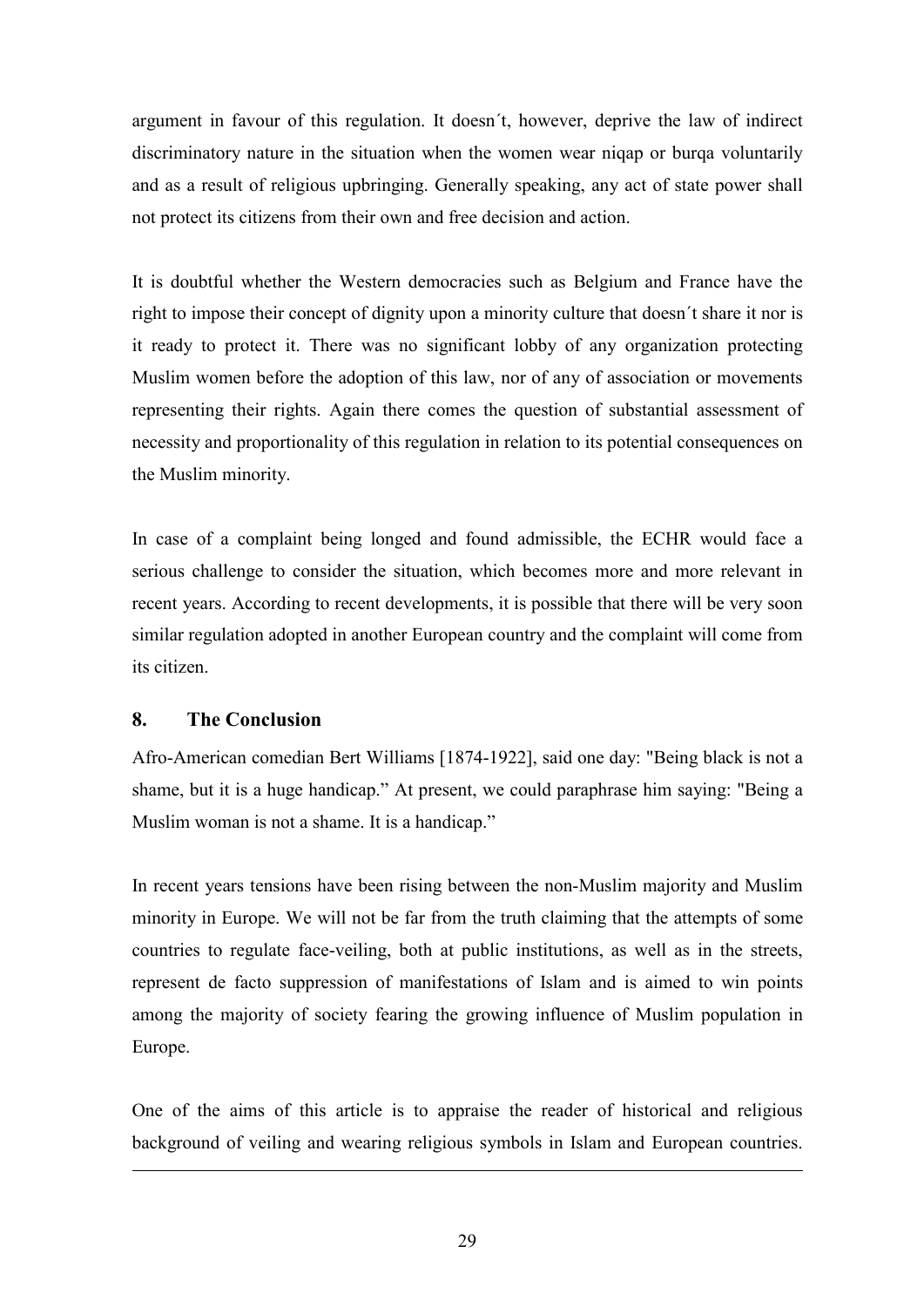Historical and theological excursus serves as a basis for understanding the religious tradition and, consequently, apprehending the attempts of European states to regulate religious symbols. Whether are these attempts more or less successful, they always face the problem of virtual non-compliance with human rights´ concept of freedom of religion and expression. Part of this article deals with sources these rights are based on, and formally review the case-law of the ECHR as the international institutions with the mandate to apply and enforce standards of human rights on the signatory states of the Convention. The fundamental ideas and definitions contained in the judgments of the ECHR may serve as the basis for future decisions in this matter.

A substantial part of the article is devoted to analysis of potential impact of the Belgian and French law banning burqa in public on the on human rights and freedoms in these countries. The paper analyzes arguments that could be raised by the parties and the Court during prospective proceeding on a complaint for non-compliance of this law with rights protected by the Convention. The author tries to equally assess to what extent is the wearing of religious symbols and clothes covering the face protected by various international human rights instruments and discussed what may be legitimate reasons to regulate them.

Supporters of the ban often argue that the ban protects women rights and freedoms and promote the integration of Muslim women in society. But it is questionable whether it is possible to legally ban traditional clothing to achieve these goals. There are serious concerns whether on the contrary these measures will not mean more repression of their rights and greater alienation from major society. The question is whether the goal of a democratic state is to reduce the cultural differences of minorities or whether to protect them. One of the foundations of democracy is equality before the law that appears to be at risk. In this context, women who choose to cover their faces in public areas in its discretion, or by religious tradition, should enjoy the same protection as women who use their freedom not to cover them. The French law seems to aim to protect the women who are forced to wear niqab or burqa. This provision goes further in protection of Muslim women. However, it doesn't relive the act of discriminatory character.

It is necessary to bear in mind the right of the state to restrict these freedoms in order to protect legitimate public order or safety. However the state or any other authority has not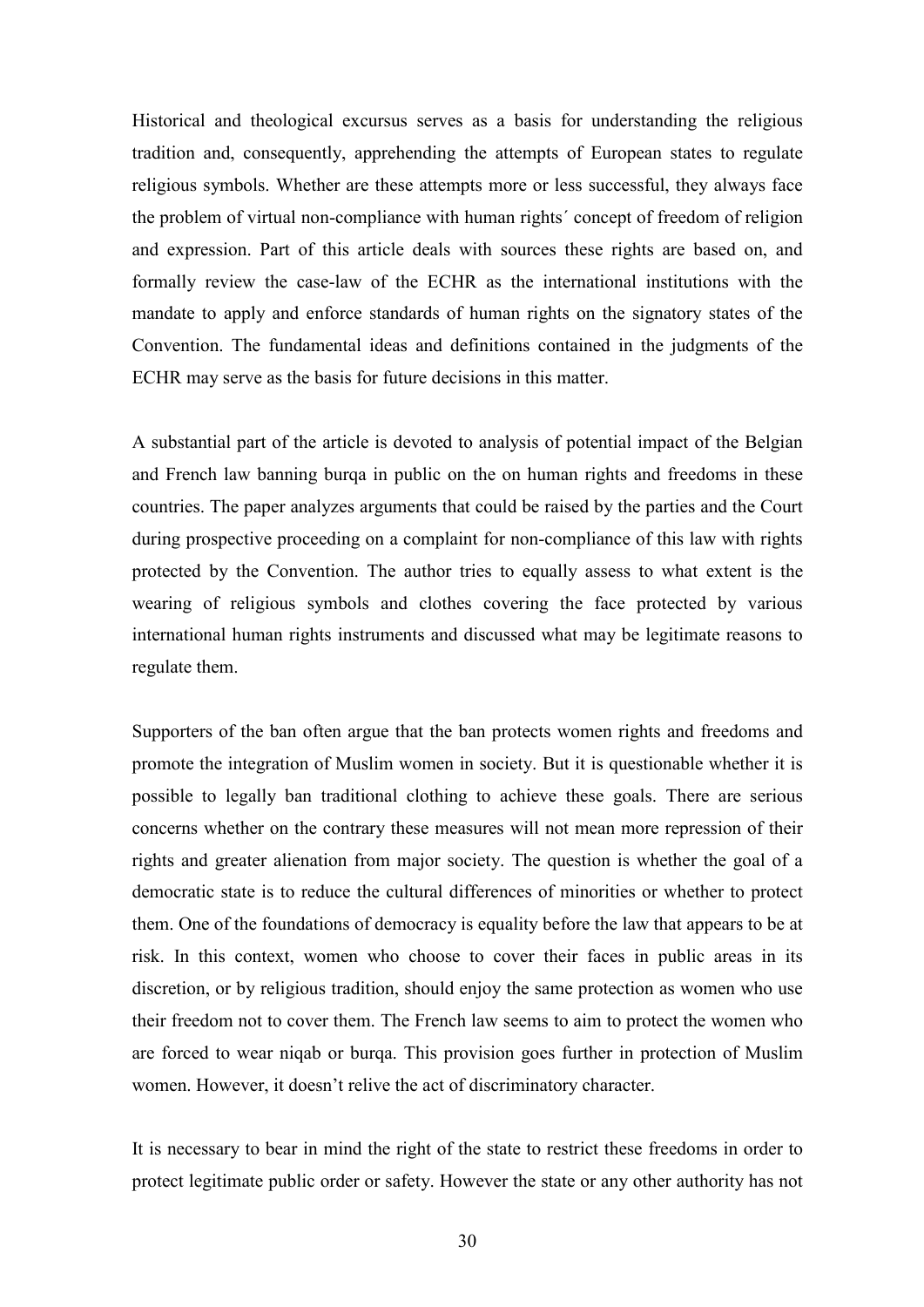the right to protect its citizens from their free decision and action. It is a matter of practice, whether we manage to find a balance of these values and the future of similar legislation in the European countries. It is clouded if the European Court of Human Rights will play an important and decisive role in this social process.

#### **Literature:**

.

- Adrien Katherine Wing & Monica Nigh Smith, Critical Race Feminism Lifts the Veil?: Muslim Women, France, and the Headscarf Ban, 39 U.C. DAVIS L. REv. 743, 750 (2006).
- Alexandre Charles Kiss, PermissibleL imitations on Rights, in THE INTERNATIONAL BILL OF RIGHTS:T HE COVENANT ON CIVIL AND POLITICAL RIGHTS2 90, 308 (Louis Henkined., 1981)
- A Look at the Wearing of Veils, and Disputes on the Issue, Across the Muslim World, INT'L HERALD TRIB., Oct. 31, 2006, http://www.iht.com/articles/ap/2006/10/31/africa/MEGENMideastVeilGlance.php
- Anastasia Vakulenko: `Islamic Headscarves' and the European Convention On Human Rights: an Intersectional Perspective *Social & Legal Studies June 2007 16: 183-199.*
- Ahdar R. and Leigh I.:Raligious freedom in the liberal state. Oxford:Oxford Publishing, 2005, 410s..ISBN: 0-19-925362-5
- Bahia G. Tahzib-Lie, Women's Equal Right to Freedom of Religion or Belief: An Important but Neglected Subject, in RELIGIOUS FUNDAMENTALISMS AND THE HUMAN RIGHTS OF WOMEN 117, 119-123
- Bleiberg, Benjamin D: UNVEILING; THE REAL ISSUE: EVALUATING THE EUROPEAN COURT OF HUMAN RIGHTS' DECISION TO ENFORCE THE TURKISH HEADSCARF BAN IN LEYLA SAHIN v. TURKEY, *Cornell Law Review* (2005), volume 91 , issue 1
- C Killan, The Other Side of the Veil: North African Women in France Respond to the Headscarf Affair *Gender & Society,* August 2003 17: 569.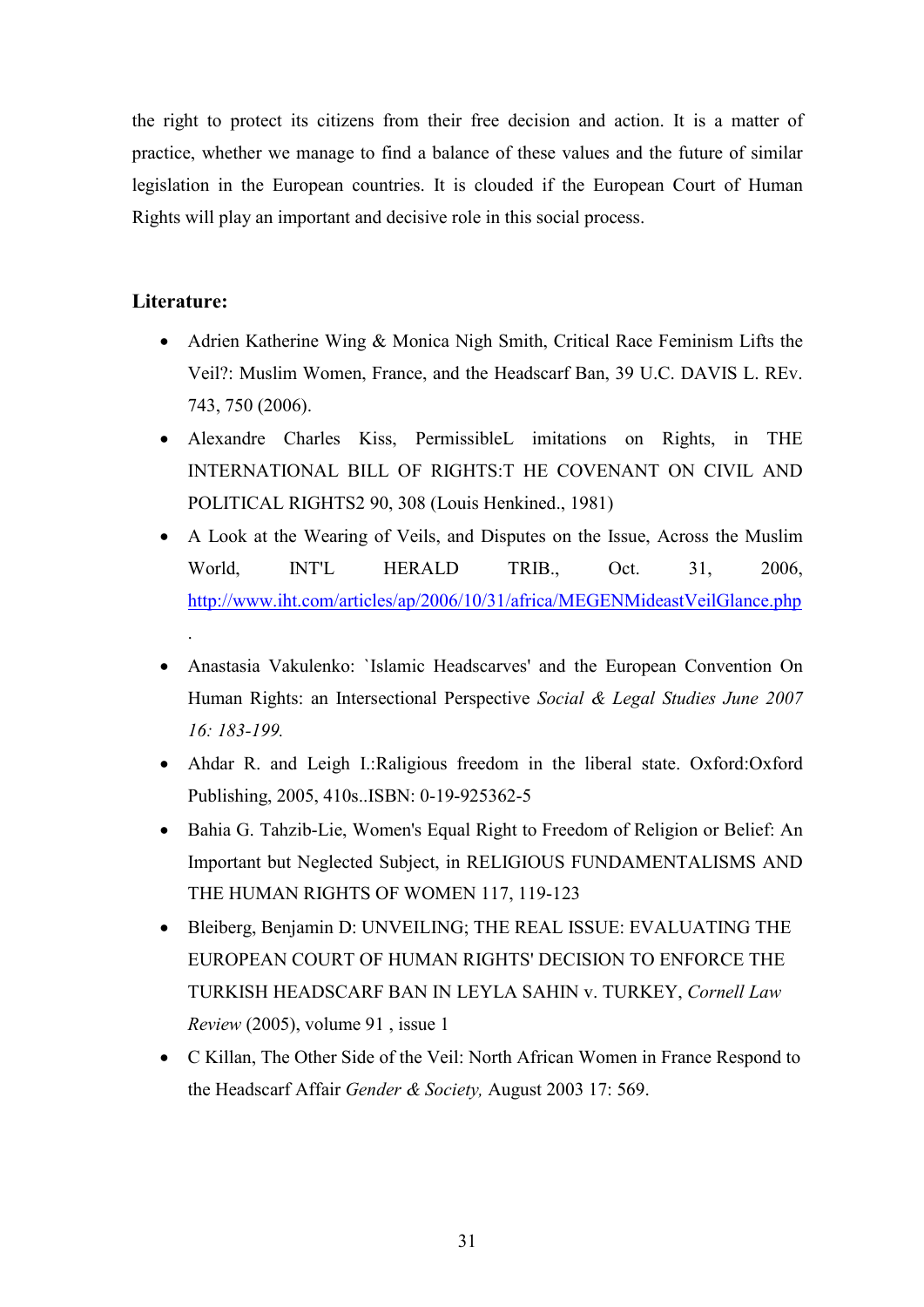- Carolyn Evans & Christopher A. Thomas, Church-State Relations in the European Court of Human Rights, 2006 BYU L. REV. 699, 700 (2006) (quoting Kokkinakis v. Greece, 260 Eur. Ct. H.R. (ser. A) at 13 (1993)).
- Carolyn Evans, Time for a Treaty? The Legal Sufficiency of the Declaration on the Elimination ofAll Forms of Intolerance and Discrimination, 2007 BYU L. REv. 622 (2007).
- Counceil d´Etat: Étude relative aux possibilités juridiques d'interdiction du port du voile intégral; http://www.conseil-etat.fr/cde/node.php?articleid=2000
- Daniel Bartoň: S turbany a holemi proti demokracii a laickosti? Internetový Magayín Christnet.

Available here: <http://www.christnet.cz/magazin/clanek.asp?clanek=3437>

- David Pollock. EUROPEAN HUMANIST FEDERATION A CRITIQUE OF THE GRAND CHAMBER JUDGEMENT IN THE CASE OF LAUTSI v. ITALY by Available here: http://www.humanistfederation.eu/index.php? option=com\_content&view=article&id=277.
- David Griffiths: Pluralism and The Law: New Zealand accommodates the burka, Otago Law Review (2006) Vol. 11 No.2
- Davis, Kendal. Note. The veil that covered France's eye: the right to freedom of religion and equal treatment in immigration and naturalization proceedings. 10 Nev. L.J. 732-762 (2010), 757
- Derek H. Davis, The Evolution of Religious Freedom as a Universal Human Right: Examining the Role of the 1981 United Nations Declaration on the Elimination of All Forms of Intolerance and of Discrimination Based on Religion or Belief, 2002 BYU L. REv. 217, 224 (2002).
- Dominique Custos, Secularism in French Public Schools: Back to War? The French Statute of March 15, 2004, 54 AM. J. COMP. L. 337, 345-46 (2006)
- Gabriel Andreescu, Liviu Andreescu. The European Court of HR' Lautsi Decision. *Journal* for the *Study* of Religions and *Ideologies*, 9, 26 (Summer 2010), 65
- Haldun Gülalp, '*Secularism and the European Court of Human Rights*' (2010) *16 European Public Law(Netherlands),* p. 467
- Human Rights Watch, Memorandum from Human Rights Watch to the Turkish Government on Human Rights Watch's Concerns withRegard to Academic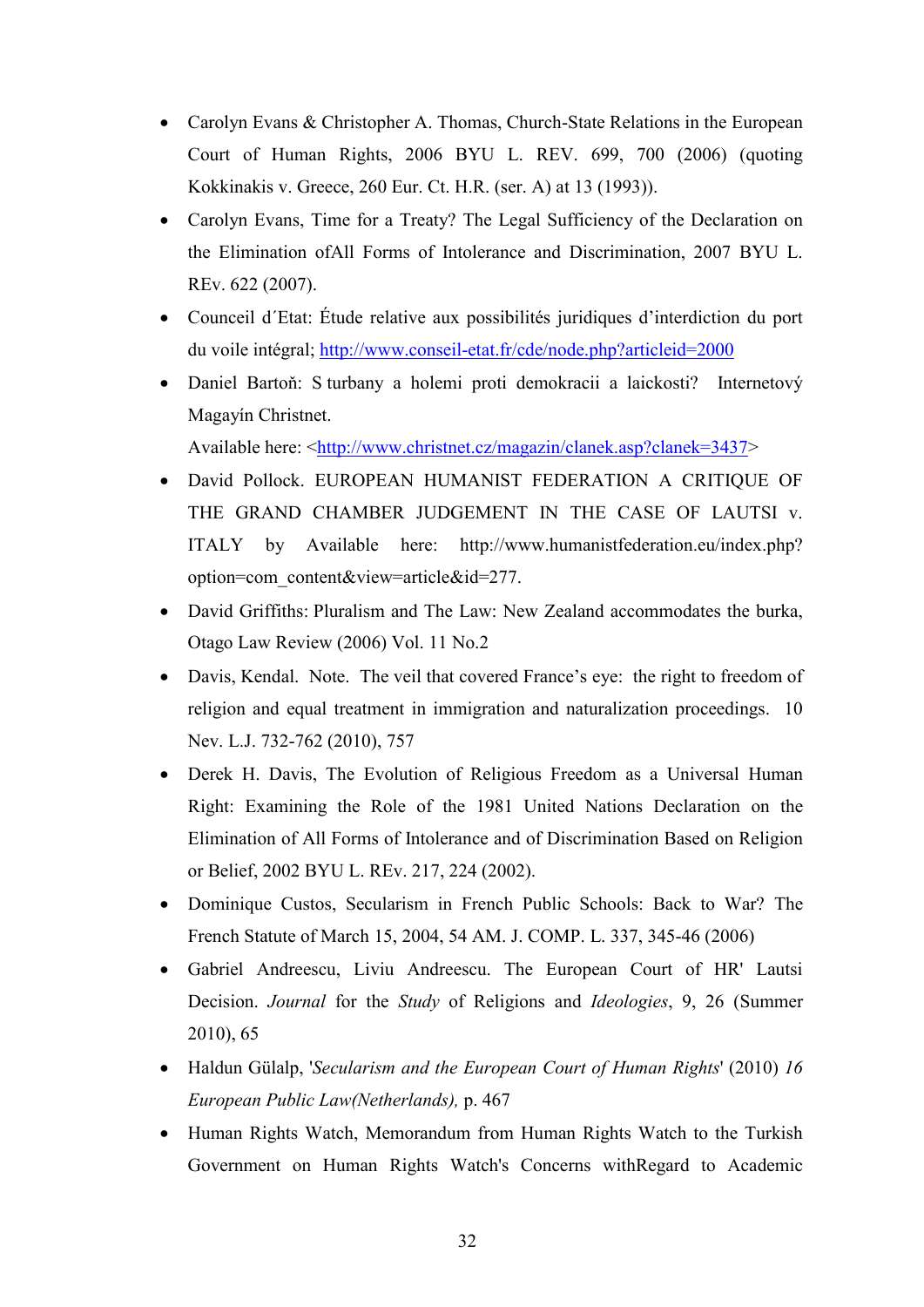Freedom in Higher Education, and Access to Higher Education for Women who Wear the Headscarf 27 (29.06. 2004), Available here:

<http://wwwhrw.org/legacy/backgrounder/ecalturkey/2004lheadscarf memo.pdf>

- Huntington, Samuel P. (2002) [1997]. "Chapter 9: The Global Politics of Civilizations". The Clash of Civilizations and the Remaking of World Order (The Free Press ed.). London: Simon Schuster.
- Hurst Hannum, The Status of the Universal Declaration of Human Rights in National and International Law, 25 GA. J. INT'L & COMP. L. 287, 290 (1995/1996)
- International Religious Freedom Report 2007, Bureau of Democracy, Human Rights, and Labor, U.S. Department of State. Available at: <http://www.state.gov/g/drl/rls/irf/2007/90175.htm>
- Jiří Sládek: Muslimské šátky straší Evropu, Informační Server Europskop Available here:<http://www.euroskop.cz/38/6126/clanek/muslimske-satky-strasievropu>
- Katrin Bennhold, *A Veil Closes France's Door to Citizenship,* N.Y. TIMEs, July 19, 2008, at Al, *available at* http://www.nytimes.com/2008/0 7 /19/world/europe/19france.html
- Kathryn Boustead, The French Headscarf Law Before the European Court of Human Rights, 16 J. TRANSNAT'L L. & PoL'Y 167, 169 (2007)
- Keturah A. Dunne, Comment, Addressing Religious Intolerance in Europe: The Limited Application of Article 9 of the European Convention of Human Rights and Fundamental Freedoms, 30 CAL. W. INT'L L.J. 117, 111 (1999) (citing Kokkinakis v. Greece, 260 Eur. Ct. H.R. (ser. A) at 17 (1993)).
- Lourdes Peroni: Would a Niwab and burka ban pass the Strasbourg test? Strasbourg Observer. Available here: <http://strasbourgobservers.com/2010/05/04/burqa-and-niqab-ban/>
- Loi n° 2004-228 du 15 mars 2004 encadrant, en application du principe de laïcité, le port de signes ou de tenues manifestant une appartenance religieuse dans les écoles, collèges et lycées publics
- Lovejoy, C. D., A Glimpse into the Future: What Sahin v. Turkey Means to France's Ban on Ostensibly Religious Symbols in Public Schools: WISCONSIN INTERNATIONAL LAW JOURNAL (2006), VOL 24;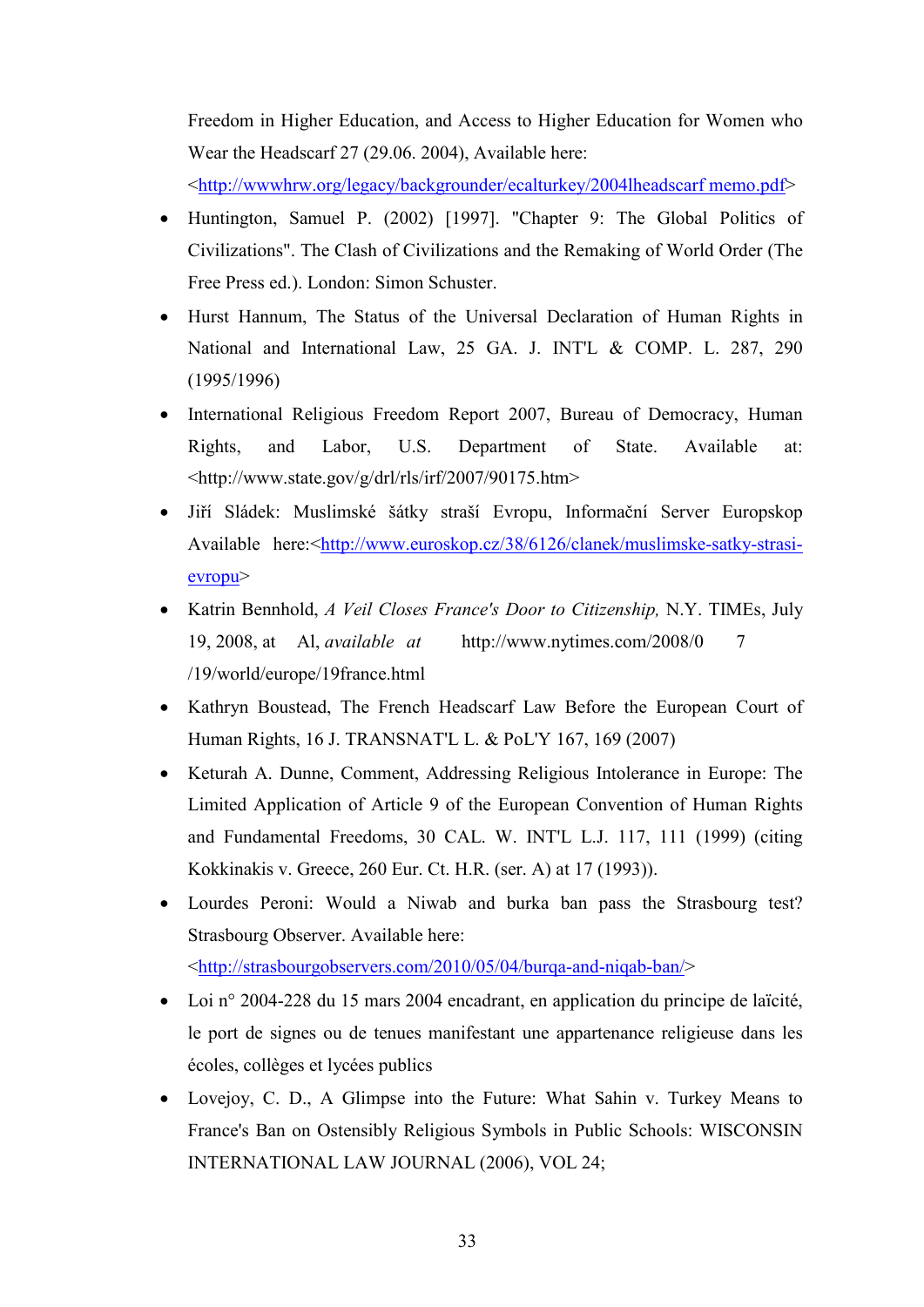- M. Evans: The Left, Laicite and Islam (2001), 45 *Modern and contemporary France*, 8.
- M. Todd Parker, The Freedom To Manifest Religious Belief: An Analysis Of The Necessity Clauses Of The Iccpr And The Echr, 17 Duke J. of Comp. & Int'l L. 91 (2006).
- Manfred Nowak, U.N. Covenant on Civil and Political Rights: CCPR Commentary 309-310 (1993).
- Natan Lerner, The Nature and Minimum Standards of Freedom of Religion or Belief, 2000 BYU L. REv. 905, 921 (2000).
- Niraj Nathwani, Islamic Headscarves and Human Rights: A Critical Analysis of the Relevant Case Law of the European Court of Human Rights, 25 NETH. Q. OF HUMAN RIGHTS 224 (2007).
- Mohamed Baianonie, Imam, Friday Speech Delivered at the Islamic Center of Raleigh, N.C. (15.února 1988), http://islaml.org/khutub/Hijab.htm
- Nusrat Choudhury, *From the Stasi Commission to the European Court of Human Rights:* L'Affaire du Foulard *and the Challenge of Protecting the Rights of Muslim Girls, 16* COLUM. J. GENDER & L. 199, 211 (2007)
- Partsch, Karl Josef. "Freedom of Conscience and Expression, and Political Freedoms." In The International Bill of Rights: The Covenant on Civil and Political Rights, edited Louis Henkin. New York: Columbia University Press, 1981.
- Paul M. Taylor, The Questionable Grounds of Objections to Proselytism and Certain Other Forms of Religious Expression, 2006 BYU L. REV. 811, 826 (2006) (quoting Otto- Preminger-Institute v. Austria, 295 Eur. Ct. H.R. (ser. A) at 47 (1994)).
- Peter G. Danchin, Of Prophets and Proselytes: Freedom of Religion and the Conflict of Rights in International Law, 49 HARV. INT'L L.J. 249, 264 (2008).
- R. Stretch: Lifting the veil on secularity a discussion of law, liberty and religious dress; Nottingham law journal (2007), vol. 16, no. 1, p. 71.
- Robert Blackburn, The Institutions and Processes of the Convention, in FUNDAMENTAL RIGHTS IN EUROPE: THE ECHR AND ITS MEMBER STATES, 1950-2000, at 3, 11 (Robert Blackburn & Jorg Polakiewicz eds., 2001))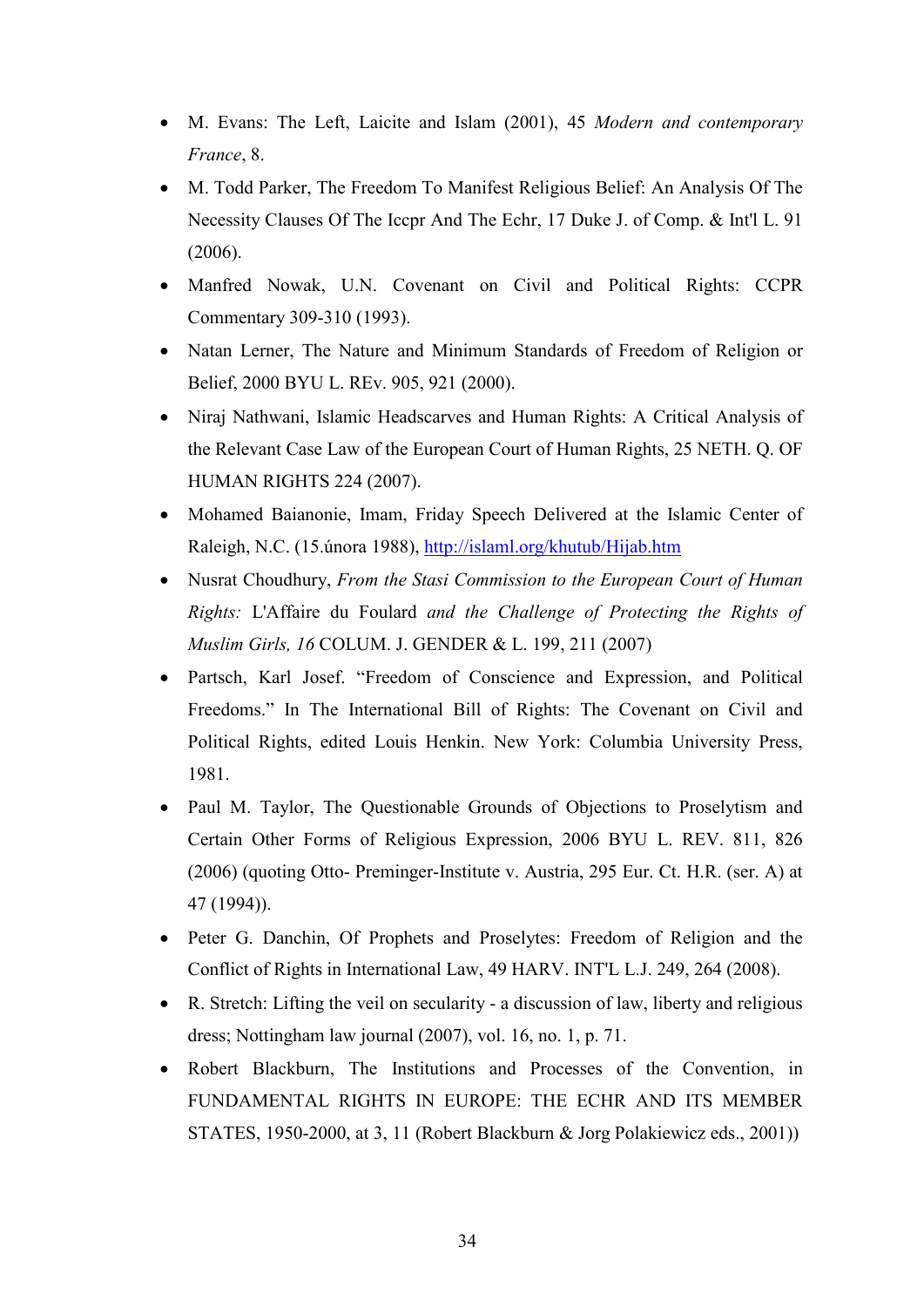- Spuler, Bertold. The Muslim World, A Historical Survey: The Age of the Caliphs. Trans. F.R.C. Bagley. Leiden: E.J. Brill, 1995
- Susanna Mancini, *The Power of Symbols and Symbols as Power: Secularism and Religion as Guarantors of Cultural Convergence*, 30 CARDOZO L. REV. 2629 , 3, (2009).
- T. Jeremy Gunn, Religious Freedom and Larcite: **A** Comparison of the United States and France,2004 BYU L. REV**.** 419, 420 (2004).
- Turkey: Constitutional Court Ruling Upholds Headscarf Ban, HUM. R.WATCH, June 5,2008, http://www.hrw.org/en/news/2008/06/05/turkey-constitutionalcourtruling-upholds-headscarf-ban
- Uitz R.: Freedom of religion in European constitutional and international case law. Strasbourg: Coucil of Europe Publishing, 2007, 180s.. ISBN: 978-92-871- 6201-4; http://wwwhrw.org/legacy/backgrounder/ecalturkey/2004lheadscarf memo.pdf
- Unveiled-Belgium's burka burka ban: http://www.euranet.eu/eng/Today/News/English-News/Unveiled-Belgium-sburka-ban
- Witse, Evren Celik: The Gordian Knot of Turkish Politics: Regulating Headscarf Use in Public; South European Society & Politics, Volume 13, Number 2, June 2008 , pp. 195-215(21).

#### **Judgements of the ECHR**

- Judgment of ECHR from 15th February 2001, Dahlab v. Switzerland, Complaint No. 42393/98.
- Judgment of ECHR from 10th November 2005, Sahin v. Turkey, Complaint No. 44774/98.
- Judgment of the ECHR from  $4<sup>th</sup>$  December 2008, Dogru v. France, Complaint No. 27058/05.
- Judgment of ECHR from 3th November 2009, Soile Lautsi v. Italy, Complaint No. 30814/06.
- Judgment of ECHR from 23th February 2010, Ahmed Arslan and others v. Turkey, Complaint No. 41135/98.